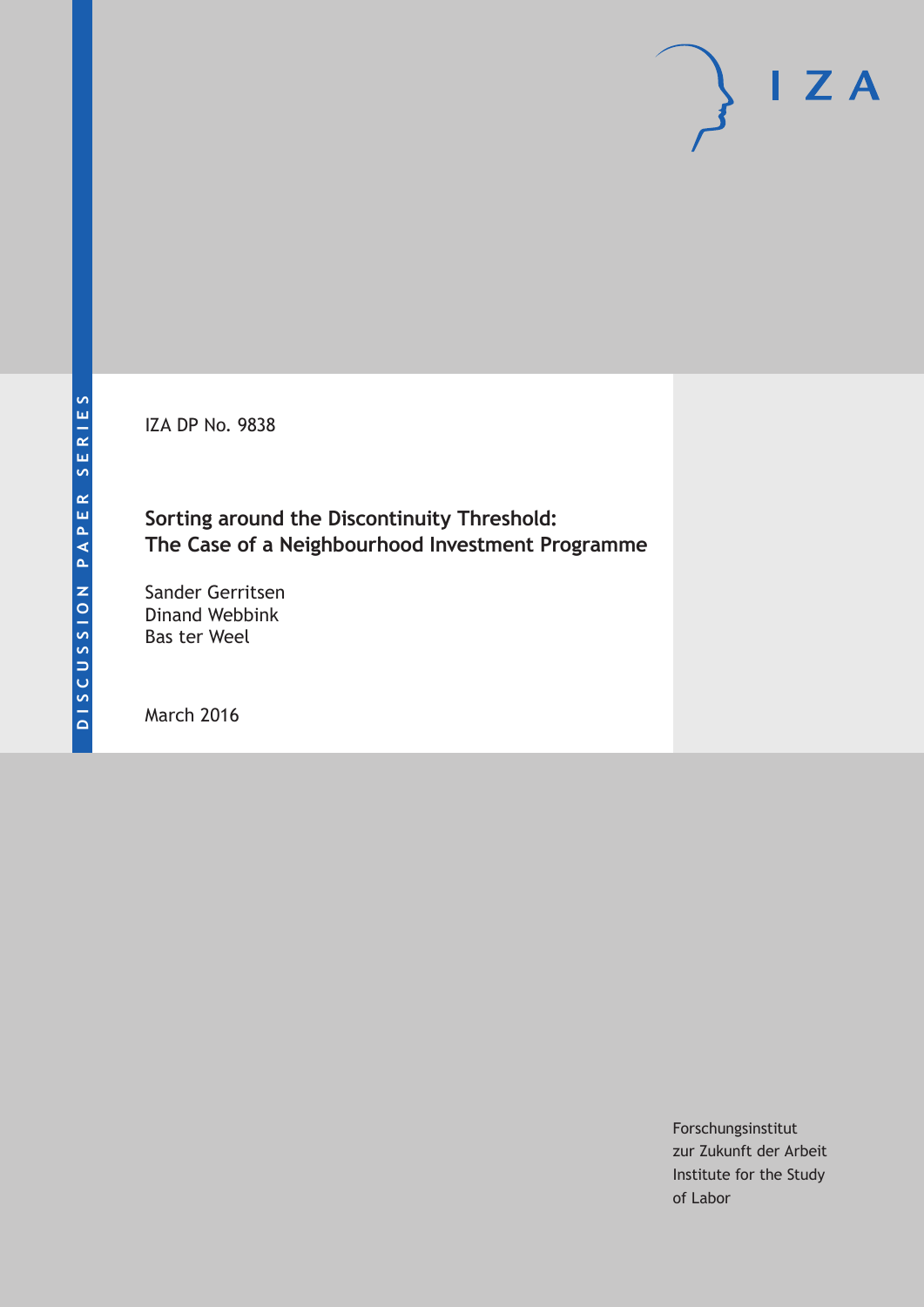# **Sorting around the Discontinuity Threshold: The Case of a Neighbourhood Investment Programme**

## **Sander Gerritsen**

*CPB Netherlands Bureau for Economic Policy Analysis* 

## **Dinand Webbink**

*Erasmus University Rotterdam and IZA* 

### **Bas ter Weel**

*CPB Netherlands Bureau for Economic Policy Analysis, Maastricht University and IZA*

### Discussion Paper No. 9838 March 2016

IZA

P.O. Box 7240 53072 Bonn **Germany** 

Phone: +49-228-3894-0 Fax: +49-228-3894-180 E-mail: iza@iza.org

Any opinions expressed here are those of the author(s) and not those of IZA. Research published in this series may include views on policy, but the institute itself takes no institutional policy positions. The IZA research network is committed to the IZA Guiding Principles of Research Integrity.

The Institute for the Study of Labor (IZA) in Bonn is a local and virtual international research center and a place of communication between science, politics and business. IZA is an independent nonprofit organization supported by Deutsche Post Foundation. The center is associated with the University of Bonn and offers a stimulating research environment through its international network, workshops and conferences, data service, project support, research visits and doctoral program. IZA engages in (i) original and internationally competitive research in all fields of labor economics, (ii) development of policy concepts, and (iii) dissemination of research results and concepts to the interested public.

IZA Discussion Papers often represent preliminary work and are circulated to encourage discussion. Citation of such a paper should account for its provisional character. A revised version may be available directly from the author.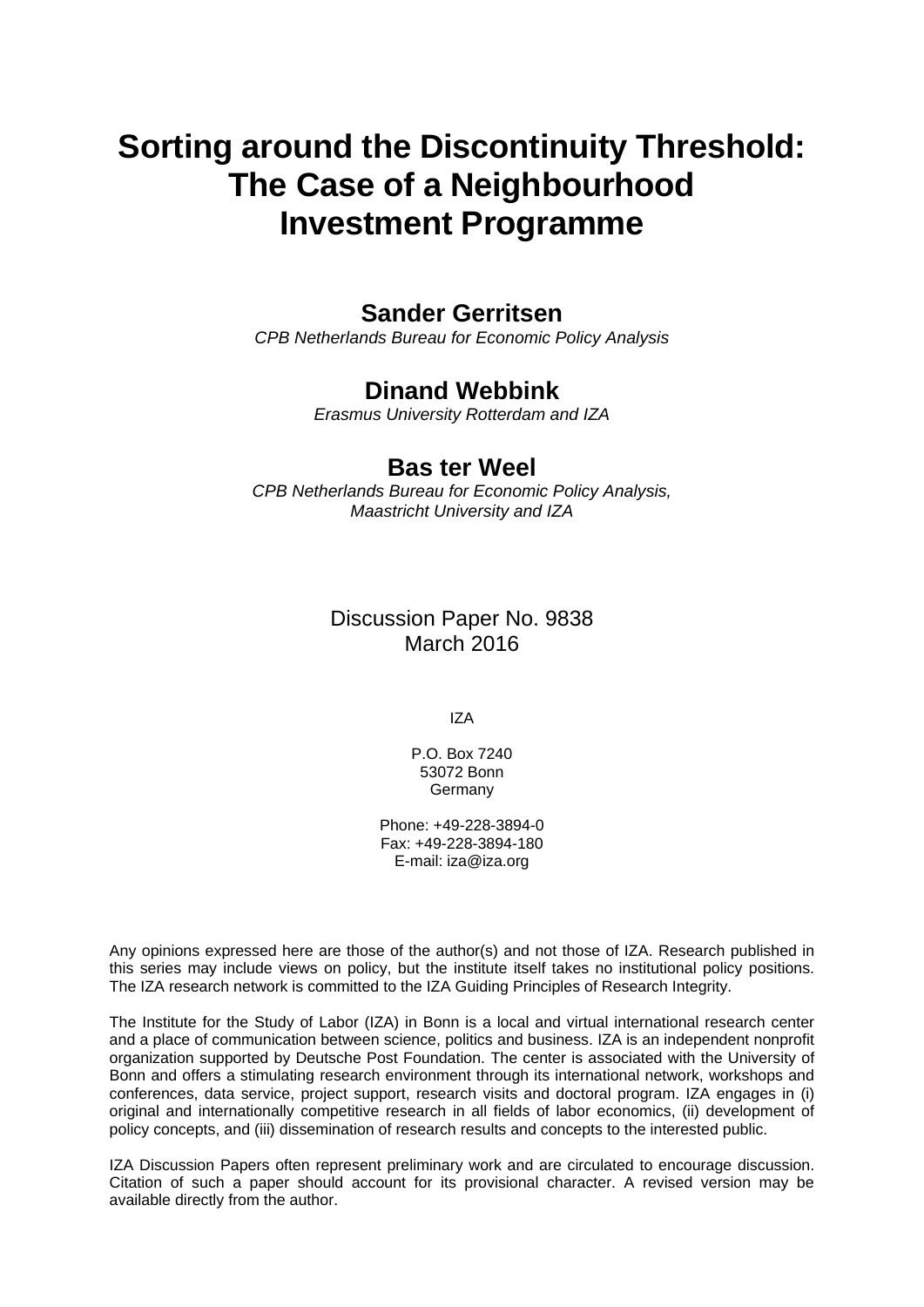IZA Discussion Paper No. 9838 March 2016

## **ABSTRACT**

## **Sorting around the Discontinuity Threshold: The Case of a Neighbourhood Investment Programme\***

This paper investigates the empirical validity of the setup of a large-scale government neighbourhood investment programme in the Netherlands. Selection of neighbourhoods into the programme was determined by their score on a predetermined index. At first sight this is a textbook example for the application of a regression discontinuity (RD) design to estimate the causal effect of the programme on neighbourhood outcomes. However, at the discontinuity threshold we find a large gap in the share of non-Western immigrants. In addition, the pattern of non-compliance with the assignment rule is consistent with investing in neighbourhoods with a high share of non-Western immigrants. Finally, the way of selecting neighbourhoods into the programme could be a likely explanation for the imbalance at the discontinuity threshold. This case illustrates that RD designs can become invalid even when treatment and control groups have no influence on the assignment.

JEL Classification: C90, D70, R58

Keywords: regression discontinuity designs, government decision-making processes, neighbourhood investment programmes

Corresponding author:

Bas ter Weel CPB Board of Directors PO Box 80510 2508 GM Den Haag The Netherlands E-mail: b.ter.weel@cpb.nl

 $\overline{\phantom{a}}$ 

<sup>\*</sup> We thank Josh Angrist, Casper van Ewijk, Erzo Luttmer, Justin McCrary, Coen Teulings and participants at several seminars for helpful comments and discussions. We also benefited useful discussions about the neighbourhood programme with representatives from the Dutch Ministry of the Interior and Kingdom Relations and the Dutch Ministry of Ministry of Health, Welfare and Sports. Special thanks to Gerard Verweij for constructing the graphs in this paper. We would like to thank Joost Smits for access to the election data.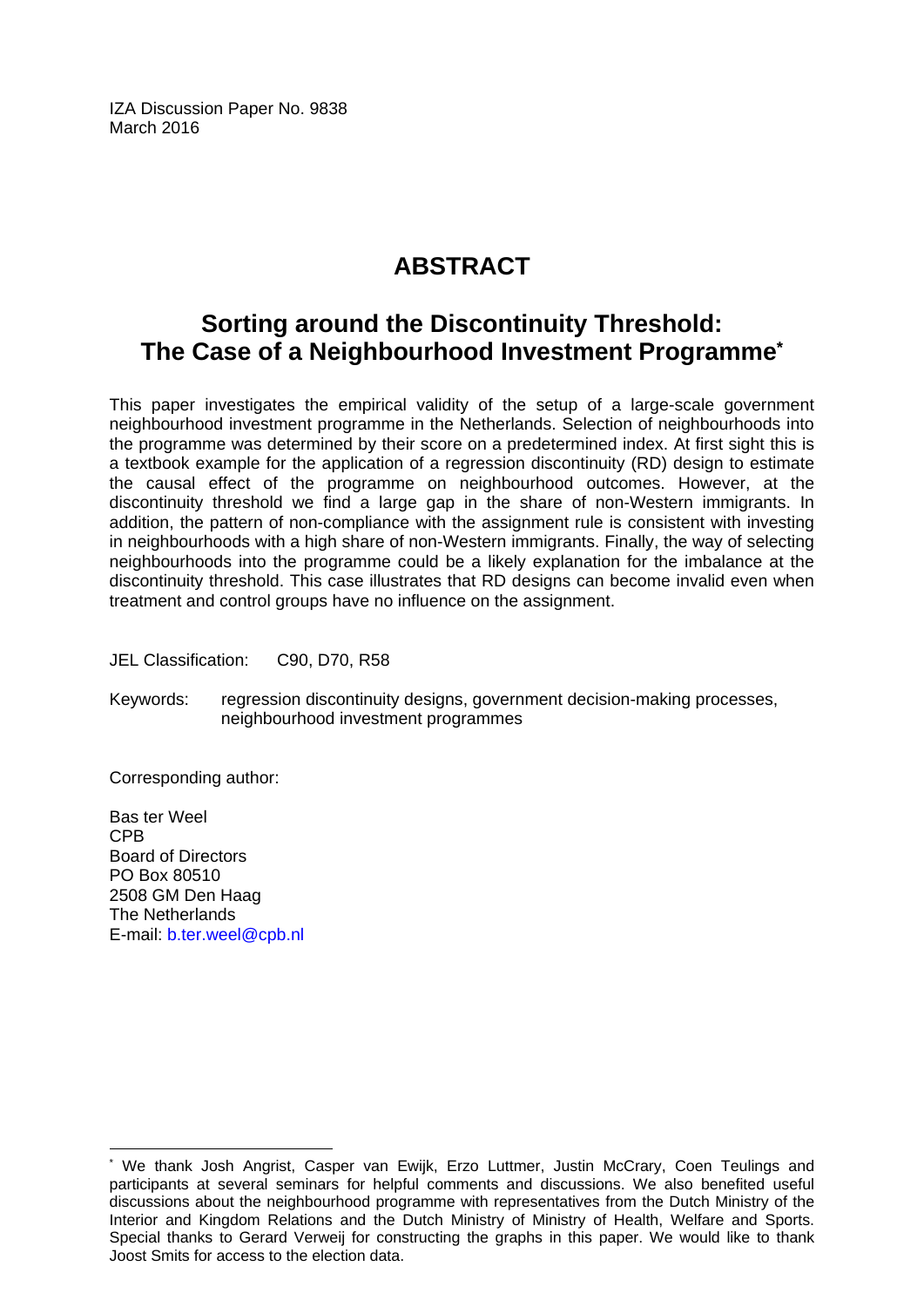IZA Discussion Paper No. 9838 March 2016

#### **NON-TECHNICAL SUMMARY**

In the Netherlands, a neighbourhood investment programme was implemented in 2008. It consisted of large scale neighbourhood investments in social and physical infrastructure aimed at improving the living conditions in 40 disadvantaged neighbourhoods (Vogelaarwijken). In the period 2008-2011 the Dutch government invested 216 million Euros, while an additional amount of one billion Euros was invested by housing corporations.

Such investment programmes have been evaluated using several different econometric techniques. A popular way to estimate treatment effects is by making use of regression discontinuity (RD) designs. One of the main reasons for this is that variation around the cutoff value, which determines assignment to the treatment, can be considered as good as random. The reason for this is that those who take part in the programme have no control over the assignment. However, knowledge about the assignment rule might influence the assignment to the treatment and thereby invalidate the key assumption that individuals on either side of the discontinuity threshold are similar.

This research documents a case of sorting disadvantaged areas into the neighbourhood investment programme. Policymakers at the national level, who designed and implemented the assignment rules for the policy in disadvantaged neighbourhoods, sorted areas into and out of the programme in such a way that there exists a large discontinuity in the share of non-Western immigrants at the discontinuity threshold. At the threshold value for the assignment to the treatment we find a large and statistically significant gap in the proportion of non-Western immigrants of between 11 and 21 percentage points. Moreover, there exists noncompliance with a bias toward removing areas with lower shares of non-Western immigrants from the treatment group.

The violation of a continuous distribution around the discontinuity threshold of this important characteristic could be due to the way the selection process of neighbourhoods has been carried out. Politicians at the national level demanded that there had to be a list of 40 eligible neighbourhoods. To determine the 40 neighbourhoods, a two-step procedure has been used. In the first step, a preliminary list of 40 neighbourhoods was created based on the most disadvantaged postal code areas (PCAs) according to the 'quality' index. Because most neighbourhoods consist of multiple adjacent PCAs, policymakers sometimes merged PCAs with different rank numbers to create a neighbourhood. This opens possibilities of adding lower-ranked PCAs to an already identified neighbourhood. When we move down the list of PCAs, it is possible to add more PCAs beyond the point at which 40 geographical areas have been identified as neighbourhoods. This process continues until a PCA from a different geographical area is next on the list and would become neighbourhood number 41. We show that neighbourhood 41 is indeed in another city. In the second step, a number of PCAs were removed from and added to this list to obtain a final list of 40 eligible neighbourhoods. We show that the added neighbourhoods are not close to the discontinuity threshold.

We illustrate the bias of the RD estimates when using the official cut-off. We find that the estimates from RD models that do not take account of the endogenous sorting differ from the estimates from RD models that do account for the endogenous sorting. We also show that a different selection process of 40 neighbourhoods does not lead to a discontinuity in the share of non-Western immigrants. Finally, we cannot rule out that the result of selecting 40 neighbourhoods in this way is a case of bad luck. Using the same procedure to select 30 neighbourhoods does not yield the same discontinuities.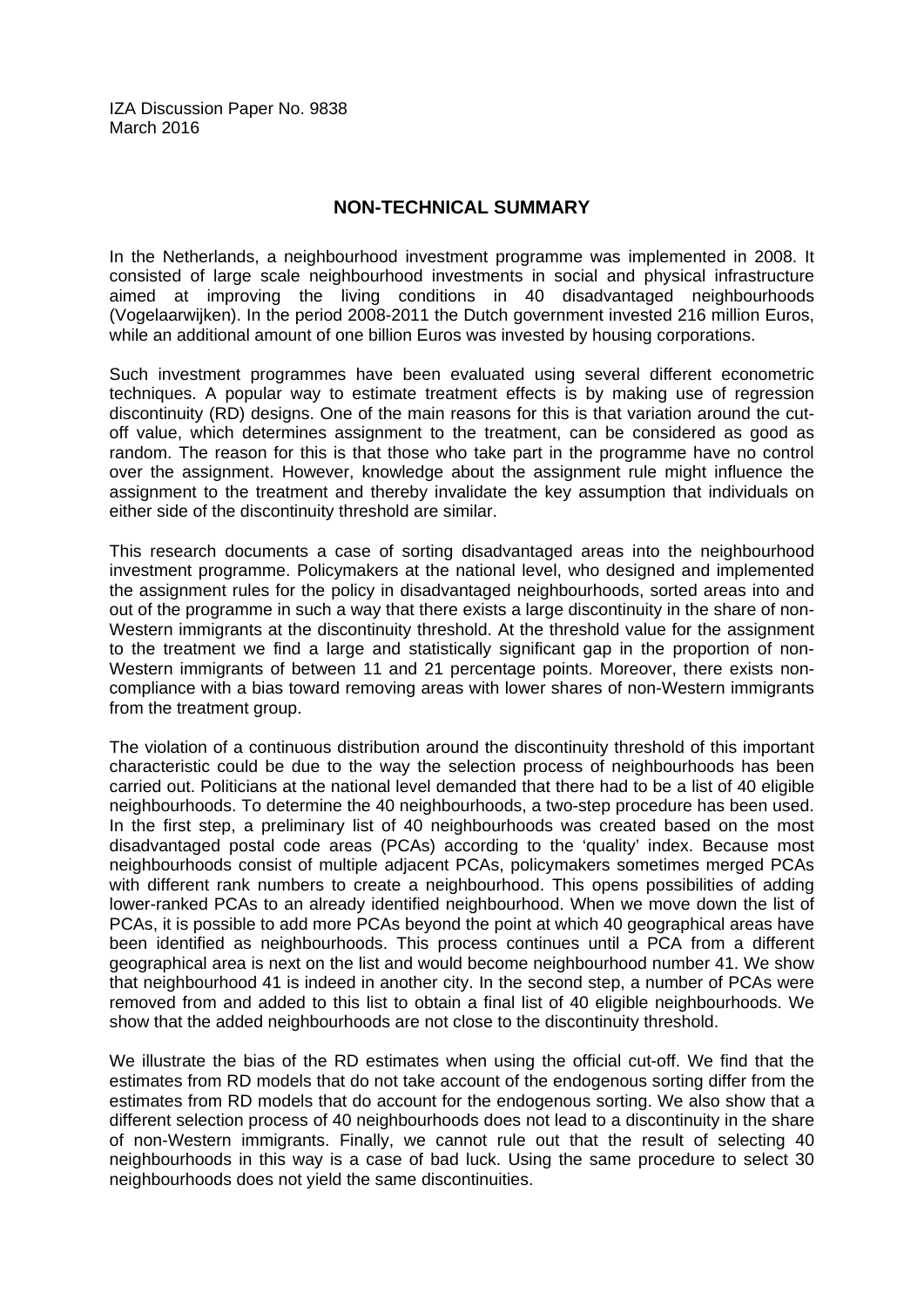#### **1. Introduction**

Neighbourhood investment programmes target government transfers toward particular geographic areas rather than individuals (e.g., Glaeser and Gottlieb, 2008). These investment programmes have been evaluated using several different econometric techniques. A series of recent studies in this area have used regression discontinuity (RD) designs to estimate treatment effects. For example, Busso et al. (2013) evaluate the employment effects of the U.S. federal urban Empowerment Zone programme; Freedman (2015) studies the labourmarket effects of the New Markets Tax Credit programme in the United States; and Horn (2015) investigates the relationship between school quality and capital investments in the housing stock using a boundary discontinuity identification strategy.

RD designs are increasingly used by economists.<sup>1</sup> One of the main reasons for this is that variation around the cut-off value, which determines assignment to the treatment, can be considered as good as random because those who take part in the programme have no control over the assignment (e.g., Lee, 2008). This inability to control or influence the assignment to the treatment suggests that the identifying assumptions required for a valid design are relatively weak (e.g., Hahn et al., 2001). However, public knowledge about the assignment rule might influence the assignment to the treatment and thereby invalidate the key assumption that individuals on either side of the discontinuity threshold are similar. Recent studies have considered the possibility of such "endogenous sorting" around the discontinuity threshold and have developed tools to examine its presence and consequences (e.g., Lee, 2008 and McCrary, 2008). In addition, a number of studies offer examples of sorting around the discontinuity threshold. It seems to be the case that sorting is driven by incentives for potential receivers of the treatment to select themselves into the treatment, such as home owners, parents/schools, tax payers or traders on financial markets (e.g., Bayer et al., 2007, Urquiola and Verhoogen, 2009, Saez, 2010, Bubb and Kaufman, 2014 and Vogl, 2014).

This research adds a novel case to this relatively new literature about cautiousness with respect to applying RD designs when there are opportunities for influencing the discontinuity threshold by documenting a case of sorting disadvantaged areas into a large scale neighbourhood investment programme. The unique feature of our research is that sorting into the treatment group was impossible for units that were entitled to receiving the treatment.

<sup>&</sup>lt;sup>1</sup> See Imbens and Lemieux (2008), Angrist and Pischke (2009 and 2010) and Lee and Lemieux (2010) for recent reviews of the application of RD designs in the economic literature and related scientific areas.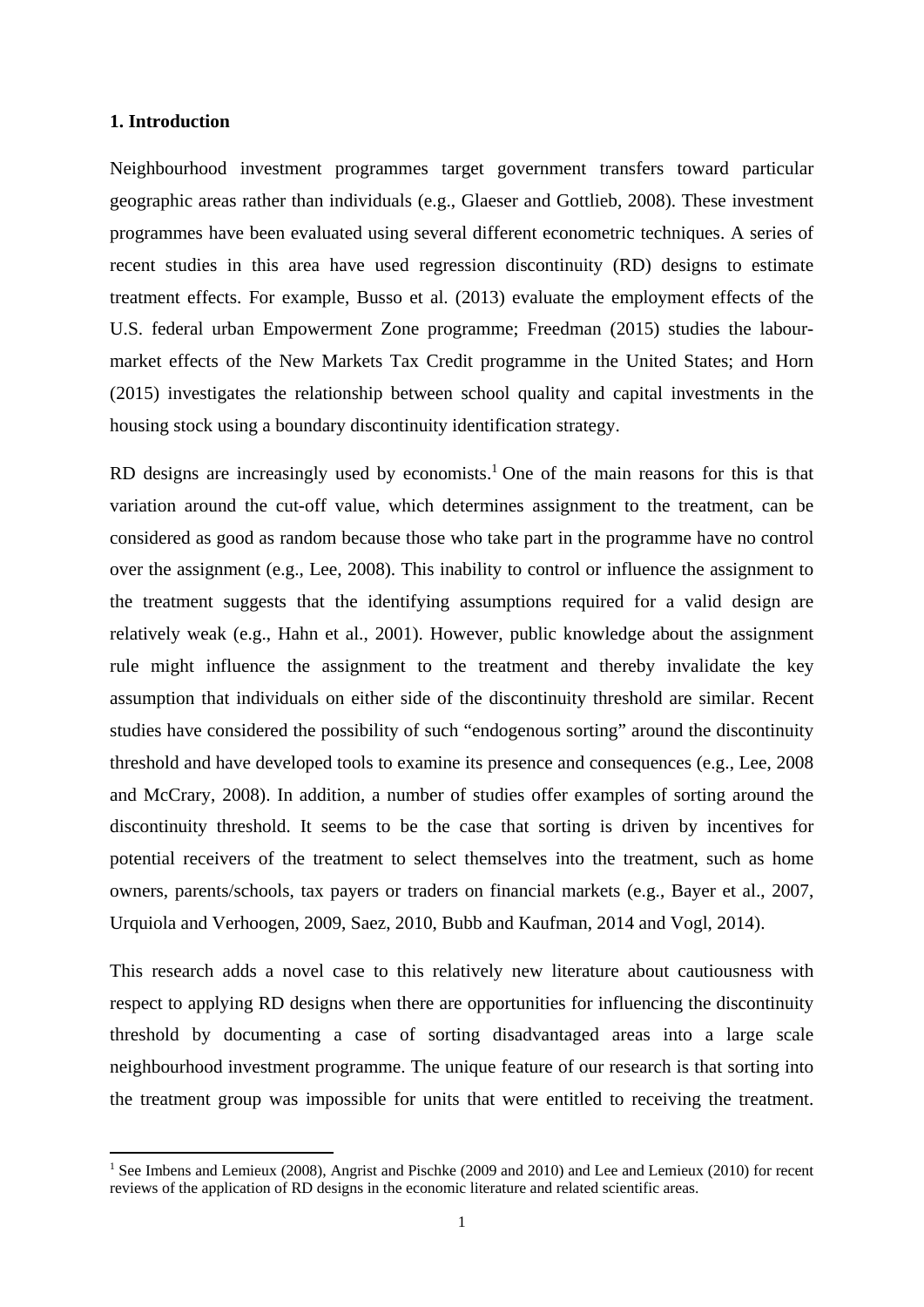Policymakers at the national level, who designed and implemented the assignment rules for the policy in disadvantaged neighbourhoods, sorted areas into and out of the programme in such a way that there exists a large discontinuity in the share of non-Western immigrants at the discontinuity threshold.

The neighbourhood investment programme was implemented in 2008 and consisted of large scale neighbourhood investments in social and physical infrastructure aimed at improving the living conditions in disadvantaged neighbourhoods in the Netherlands. Approximately 4,000 postal code areas (PCAs)<sup>2</sup> were ranked based on a 'quality' index, which was constructed by making use of eighteen different items. PCAs with the worst outcomes on the index were selected into the programme and received additional funds. In the end, 83 PCAs received funding from the programme. Together these 83 PCAs are put together to form 40 neighbourhoods. In the period 2008-2011 the Dutch government invested 216 million Euros in these 40 neighbourhoods, while an additional amount of one billion Euros was invested by housing corporations.

The assignment of PCAs to the programme based on the 'quality' index score is a textbook example for the application of a RD design for estimating the causal effect of the programme. However, at the threshold value for the assignment to the treatment we find a large and statistically significant gap in the proportion of non-Western immigrants of between 11 and 21 percentage points depending on the specification. Moreover, there is non-compliance because twelve eligible PCAs have been excluded from the programme, whereas two others have been added to the treatment group. The observed pattern of non-compliance with the assignment rule shows a similar difference in the share of non-Western immigrants. These differences cannot be explained by endogenous sorting induced by local authorities, as they had no control over the assignment to the treatment. It also seems unlikely that a random threshold produces such large differences in the proportion of non-Western immigrants at the discontinuity threshold.

The violation of a continuous distribution around the discontinuity threshold of such an important baseline characteristic could be due to the way the selection process of neighbourhoods has been carried out. Politicians at the national level demanded that there had to be a list of 40 eligible neighbourhoods. To determine the 40 neighbourhoods, a two-step procedure has been used. In the first step, a preliminary list of 40 neighbourhoods was created

 $2$  The postal code area is at the four digit level. For instance 1061 in Amsterdam.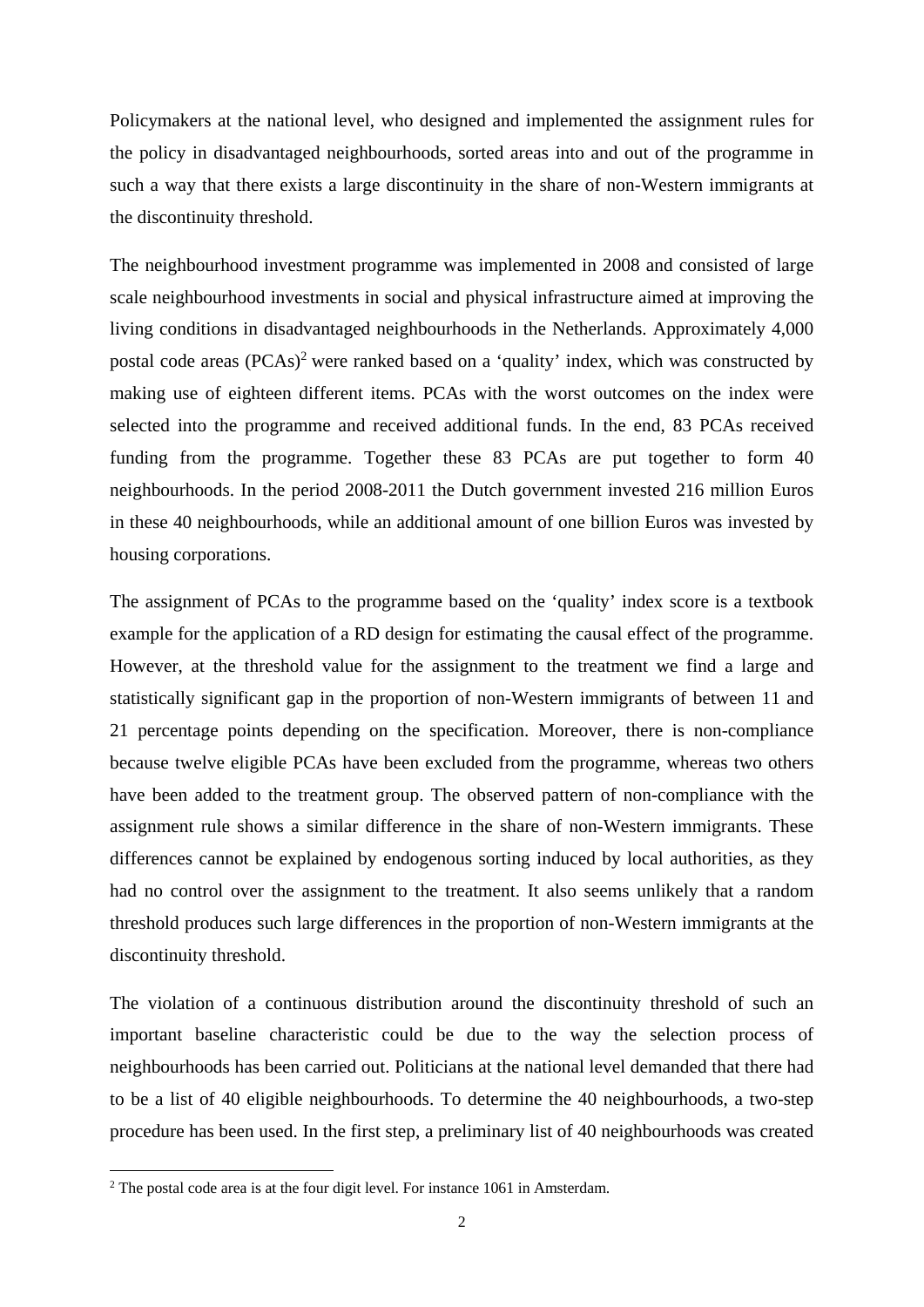based on the most disadvantaged PCAs according to the PCA 'quality' index. Because neighbourhoods can consist of multiple adjacent PCAs, policymakers sometimes merged PCAs with different rank numbers to create a neighbourhood. This opens possibilities of adding lower-ranked PCAs to an already identified neighbourhood. When we move down the list of PCAs, it is possible to add more PCAs beyond the point at which 40 geographical areas have been identified as neighbourhoods. This process continues until a PCA from a different geographical area is next on the list and would become neighbourhood number 41. We show that neighbourhood 41 is indeed in another city. In the second step, a number of PCAs were removed from and added to this list to obtain a final list of 40 eligible neighbourhoods. The added neighbourhoods are not close to the discontinuity threshold as we will show below.

We illustrate the bias of the RD estimates when using the official cut-off. We find that the estimates from RD models that do not take account of the endogenous sorting differ from the estimates from RD models that do account for the endogenous sorting. We also show that a different selection process of 40 neighbourhoods does not lead to a discontinuity in the share of non-Western immigrants. Finally, we cannot rule out that the result of selecting 40 neighbourhoods in this way is a case of bad luck. Using the same procedure to select 30 neighbourhoods does not yield the same discontinuities. Nevertheless, this set of estimates and our investigation of the selection process provides a new case of sorting around a discontinuity threshold in a situation where the units that might receive treatment have no control over their assignment to treatment.

We view our findings as a cautionary note regarding the use of RD designs. This conclusion does not only apply to the area of urban economics but applies in general to situations in which policymakers have control over the assignment to the treatment.

#### **2. Background of the neighbourhood investment programme**

In 2008 the Dutch government introduced a programme to improve the quality of life in disadvantaged neighbourhoods. Until 2011 the national government invested 216 million Euros on the programme, while housing corporations added about one billion Euros to the programme. The aim of the programme was to invest these resources in the most disadvantaged neighbourhoods in the country. The programme was an important part of the newly appointed government and was instigated by the Labour Party (*Partij van de Arbeid*). When the programme was announced in 2007, it received a great deal of media attention as it was one of main spearheads of the newly established political coalition. A new ministry was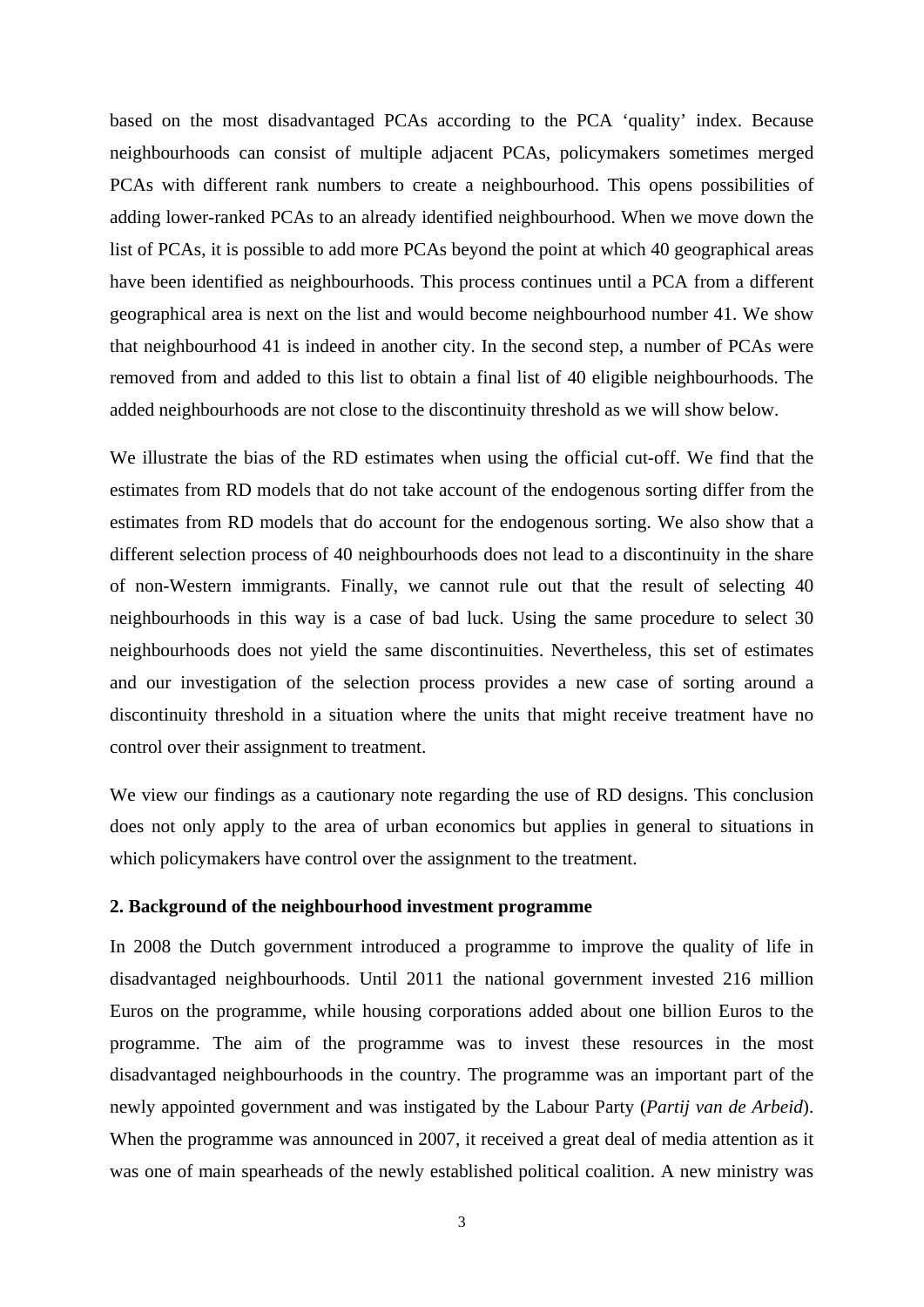established to among others manage and monitor this programme (the Ministry of Housing, Neighbourhoods and Integration). Statistics Netherlands was asked to deliver a range of statistics on the outcomes of treated neighbourhoods in an annual outcome monitor. In addition, government research organisations were asked to evaluate the effects of the policy and the Court of Audit monitored whether the funds were appropriately invested in the targeted areas.

#### *2.1. Defining and ranking neighbourhoods*

The neighbourhoods were created from PCAs that were ranked according to a 'quality' index. For each of the selected neighbourhoods a tailor-made investment plan was developed. Some neighbourhoods invested in physical infrastructure, others spent more on reducing social problems. The Dutch government's Court of Audit made an elaborate overview and has assessed the expenditures (e.g., Court of Audit, 2008).

The PCA 'quality' index was constructed by making use of eighteen different items. These items cover socioeconomic disadvantages, physical disadvantages, and a range of social problems, such as nuisance, vandalism or insecurity, but also social problems in terms of poor housing, environmental pollution, heavy traffic, noise pollution and a lack of safety. The items were both based on measured socioeconomic variables and information about the housing quality and obtained through surveys about nuisance and feelings of insecurity among residents (see Table A.1 in the Appendix). The scores on this index were collected at the PCA level. The ranking of PCAs was used to construct and thereafter select the most disadvantaged neighbourhoods. There are approximately 4,000 PCAs in the Netherlands.

The area of a single PCA is not always considered to define a neighbourhood. In many cases multiple, geographically adjacent PCAs form neighbourhoods. Together the selected PCAs formed 40 neighbourhoods that consist of 83 PCAs. This number of 40 was – according to the responsible politicians – a sound number of neighbourhoods to be able to guarantee a sufficiently large monetary investment, to carefully monitor progress and to pay regular visits.

Table 1 shows the list of the 40 disadvantaged neighbourhoods and the 83 PCAs they consist of. Figure 1 shows a map of the Netherlands in which the 83 treated PCAs are highlighted in red. In most cases, disadvantaged neighbourhoods (PCAs) are located in the largest cities of the country. The vast majority of the neighbourhoods is concentrated in the four largest cities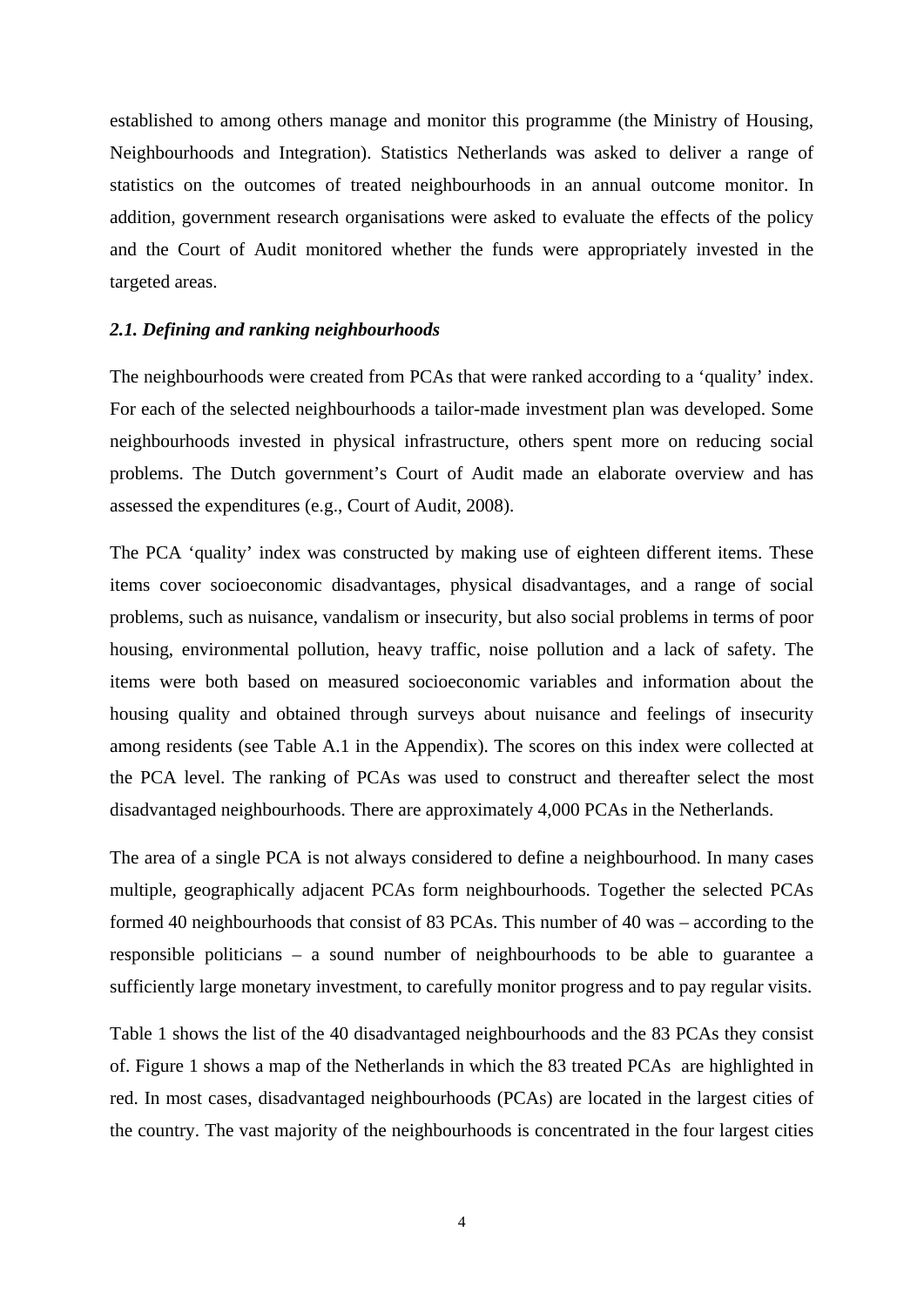in the Randstad (i.e., Amsterdam, Rotterdam, The Hague and Utrecht). The PCAs in blue and green are control and non-compliance areas, respectively. We explain them below.

#### *2.2. The process of selecting neighbourhoods*

The consequence of the political decision to merge 83 PCAs to arrive at a number of 40 neighbourhoods is that PCAs with consecutive rank numbers (on the 'quality' index) are not necessarily geographically adjacent to each other. In most cases a neighbourhood consists of multiple PCAs with different rank numbers. Moreover, the geographical boundaries of (a collection of) PCAs yields neighbourhoods that do often not correspond to the official classification of neighbourhoods as defined by Statistics Netherlands (CBS). Figure 2 shows an example. It displays the neighbourhood *Schilderswijk* in the Hague, which, according to Table 1, consists of PCAs 2525 and 2526. The fat solid line depicts the geographical boundary of the neighbourhood according to the official classification of CBS. The thin solid lines depicts the boundaries of the PCAs. As can be seen, the lines do not coincide. Moreover, the neighbourhood not only consists of PCAs 2525 and 2526, but also of a number of other PCAs. Also, parts of the PCAs 2525 and 2526 do not lie in the *Schilderswijk*.

The process to construct 40 neighbourhoods involved two steps. First, 40 neighbourhoods were constructed by moving down the list of PCAs. Since these neighbourhoods do not necessarily coincide with the official classifications of Statistics Netherlands but consist of adjacent PCAs, it is difficult to precisely reconstruct the exact scope of these initial 40 neighbourhoods. In the second step, policymakers removed and added PCAs to the list to arrive at a final list of 40 neighbourhoods.

Table 2 shows the results. The table documents the worst 187 PCAs in the Netherlands according to the 'quality' index (we discuss the most salient details of the index in Section 3). The first two columns display the rank number and PCA (the higher the rank, the worse the score on the 'quality' index). The third column shows the number of the neighbourhood the PCA has been assigned to. The fourth column displays the neighbourhood's name. The fifth column marks whether the PCA has been removed in the first step of the selection process. We link these PCAs to a neighbourhood just as the policymakers linked the non-removed PCAs to neighbourhoods. That is, we reconstruct the preliminary list from the first step. If we move down Table 2, at least four observations stand out.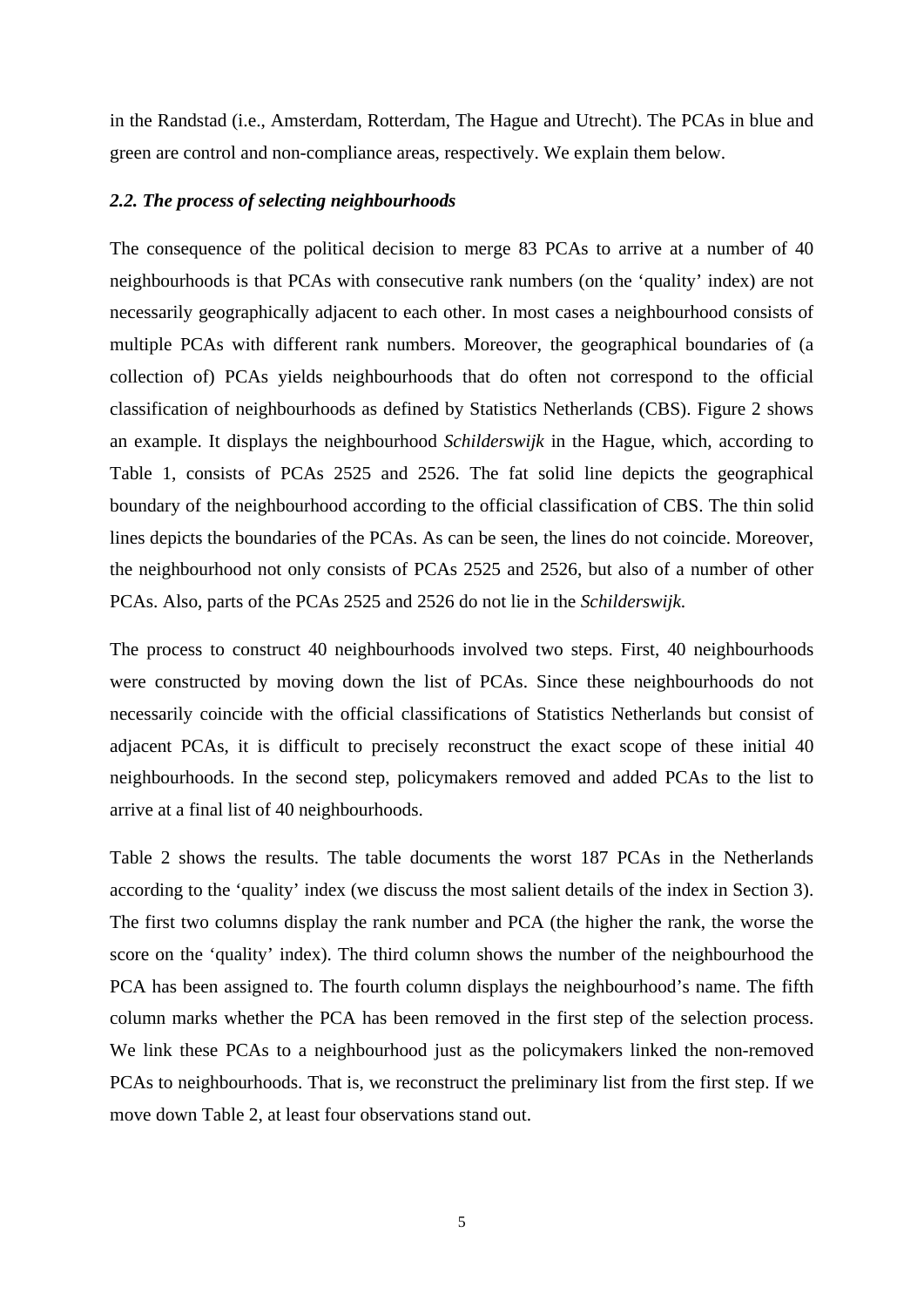First, and consistent with Figure 1, a number of PCAs have been put together to form one neighbourhood. For instance 3086 (rank 2) and 3085 (rank 31) in Rotterdam form one neighbourhood (*Zuidelijke Tuinsteden*). This selection rule to define neighbourhoods leads to putting together PCAs into neighbourhoods until the 41<sup>st</sup> neighbourhood needs to be defined.

Second, the official cut-off is set at rank 93. Policymakers arrived at this point after removing 12 and adding 2 PCAs to the list in the second step of the selection process. The 12 removed PCAs are coloured green in Table 2. These areas are mostly touristic centres in which there is nuisance in terms of traffic and environmental pollution. We linked these PCAs to a neighbourhood. PCAs 7533 and 1024 have been added to the list.<sup>3</sup> As can be seen, the cut-off lies at the point where 39 neighbourhoods have been identified. Including 7533 (Enschede *Velve-Lindenhof*) yields the 40<sup>th</sup> neighbourhood. PCA 1024 belongs to Amsterdam *Noord*, which was already defined. This shows the tendency of adding PCAs to already existing neighbourhoods.

Third, if the selection rule to define neighbourhoods was such that each single PCA would have been considered a neighbourhood, the point at which we can identify 40 'neighbourhoods', would have been at rank 40 (just after 2533 Den Haag *Zuid-West*).

Fourth, if we allow for the combination of adjacent PCAs into a single neighbourhood, and do not remove the twelve PCAs as the policymakers did in the second step, we arrive for the first time at 40 neighbourhoods at rank 80 (just after including 4827 Breda *Geeren-Noord*). Both 'reconstructed' cut-offs are different from the official cut-off. We analyse the outcomes of using different selection rules in Section 5.

Finally, Figure 3 shows the relationship between the (scaled) 'quality' index of PCAs and the actual participation in the programme using the official cut-off (at row number 93). PCAs with scores above 0 are eligible to participate in the treatment, while PCAs with scores below 0 are not. Compliance and non-compliance with this assignment rule can be observed from Figure 3. The 12 PCAs with a score on the 'quality' index that would justify treatment, but have not been selected into the treatment, are shown at the bottom of the horizontal axis with scores above 0. PCA 1024 Amsterdam with a negative score on the 'quality' index that would not justify treatment lies to the left of cut-off at the top of the horizontal axis. PCA 7533 has also been added to the treatment, but is not displayed in this figure because it has a very low score on the assignment variable  $(-2.3)$  and ranks  $210<sup>th</sup>$ . It lies far to the left of the cut-off.

 3 7533 Enschede *Velve-Lindenhof* is not visible in Table 2 because this PCA has rank number 210.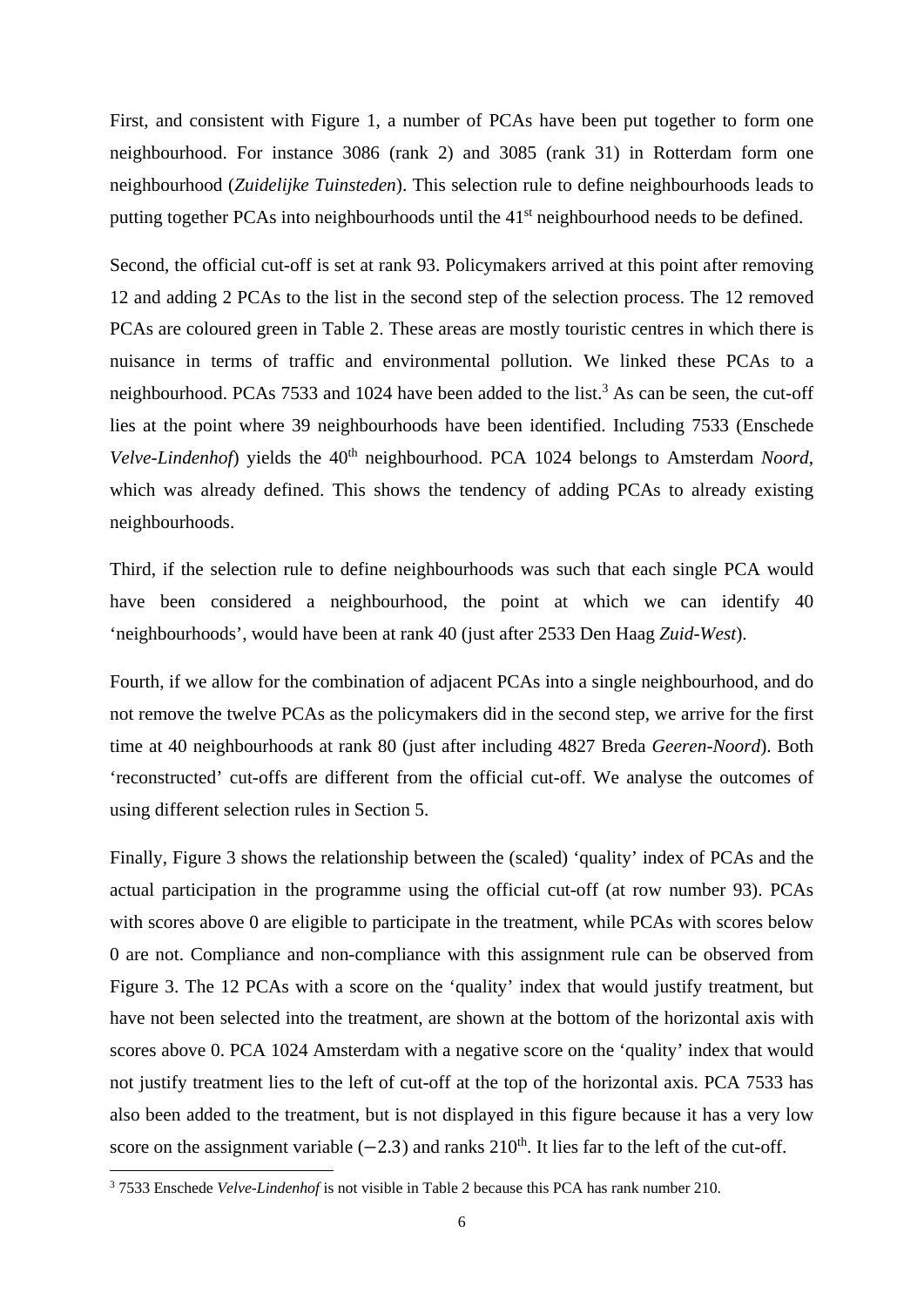#### **3. Data**

The data for our empirical analysis are obtained from various sources. First, the ranking of PCAs and the score on the 'quality' index were obtained from ABF Research, the organisation that was asked by the government to construct the index. The 'quality' index will be used as the forcing variable for the assignment of PCAs to the programme in the RD model. We rescaled this variable in such a way that neighbourhoods with scores above 0 are eligible, while neighbourhoods with scores below 0 are not.

Second, we obtained information on seven outcome measures from the Ministry of Housing, Spatial Planning and the Environment: an index for the quality of life; the quality of the public space; social cohesion; safety; quality of public services; quality of the composition of the population and quality of the housing stock. The first measure varies between 1 and 7, and is based on the other six measures. These vary between  $-50$  and 50, with 0 corresponding to the national average. The numbers do not have a clear interpretation, except that lower numbers refer to lower quality. We obtained these measures for 2006, one year before the start of the programme, and for 2012, four years after the start of the programme.

Third, we obtained information from Statistics Netherlands on the size and composition of the population within PCAs: population size and the percentages of immigrants, Westernimmigrants and non-Western immigrants. Fourth, we obtained national election outcomes at the ballot box level for 2010 and 2012.<sup>4</sup>

Table 3 compares the means of the outcomes and covariates for all 93 eligible PCAs to the right of the cut-off and the same number of ineligible PCAs to the left of the cut-off.<sup>5</sup> We observe that in 2006, a year before the start of the programme the eligible PCAs on average do worse on nearly all outcome measures. Moreover, these PCAs have much higher proportions of (non-Western) immigrants. In 2012, four years after the start of the programme, we observe a similar pattern for the differences on the outcomes variables.

#### **4. Empirical strategy**

The selection of PCAs based on the 'quality' index is at first sight an opportunity for applying a RD design to evaluate the effects of the programme. The cut-off for assignment to the

<sup>&</sup>lt;sup>4</sup> Data from Joost Smits. For 2010: http://www.prize.nl/wiki/doku.php?id=software:databasetk2010. For 2012: http://www.prize.nl/wiki/doku.php?id=software:databasetk2012. Multiple ballot boxes can reside in one PCA.

 $\frac{1}{5}$  We use 94 instead of 93 neighbourhoods to the left of the cut-off because two neighbourhoods have the same value of the forcing variable.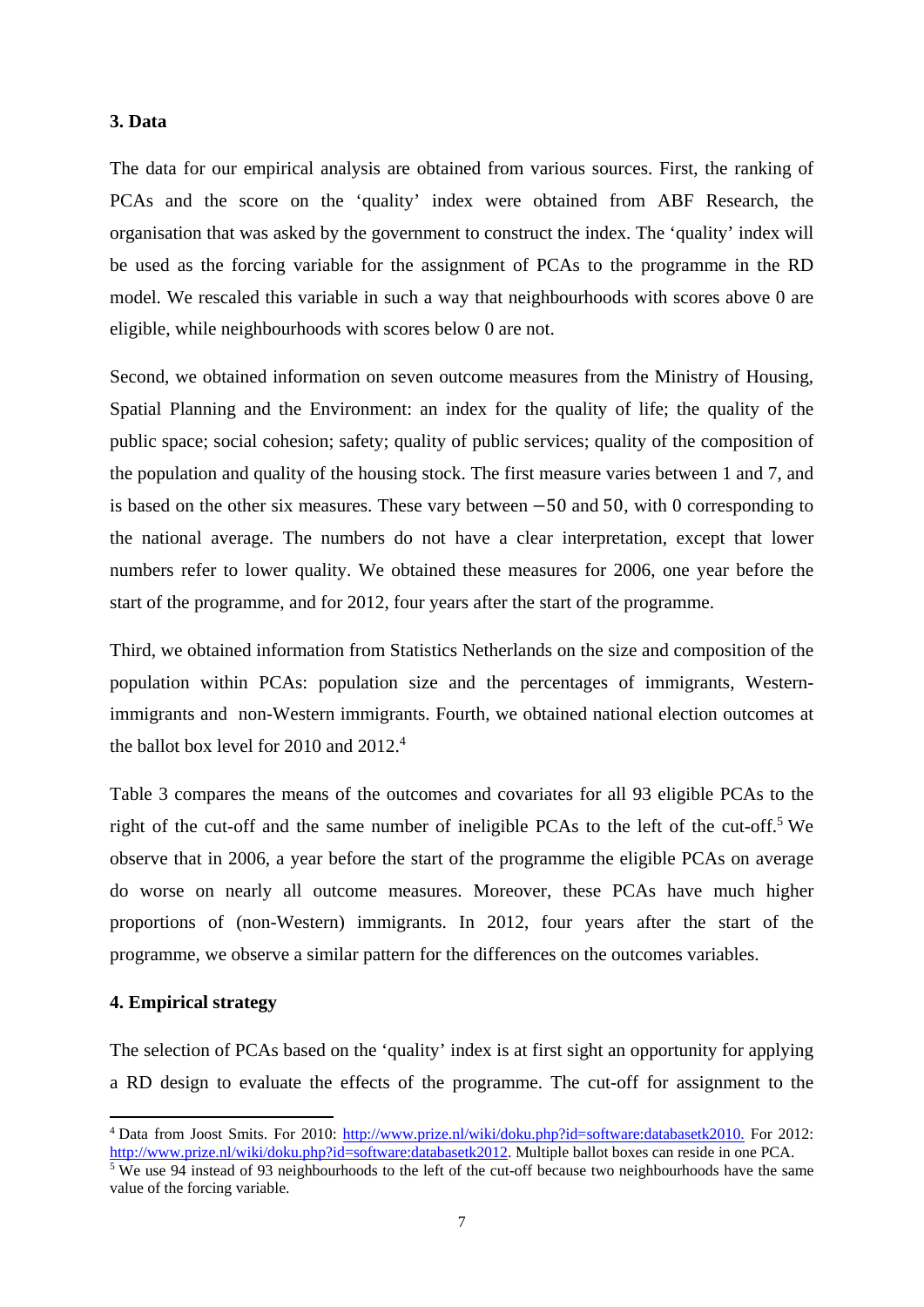treatment generates variation that is expected to be exogenous because it is beyond the control of the treatment and control PCAs. As the central government decided about the construction of the 'quality' index and because this index was not announced or available on beforehand, it can be expected that PCAs at both sides of the cut-off will be very similar. A comparison of the outcomes of PCAs close to the cut-off will then yield the causal effect of the neighbourhood programme. The basic assumption in this model is that the potential outcomes and characteristics of the PCAs are smooth around the cut-off.

This basic assumption can be investigated by performing balancing tests for the similarity of covariates or outcome variables before the start of the programme across the cut-off. These tests can be carried out by using a reduced form model as specified in equation (1):

$$
(1) \tY_i = \delta_0 + \delta_1 Z_i + f(I) + \mathcal{G}_i,
$$

where  $Y_i$  is an outcome or covariate before the start of the programme of PCA  $i$ ,  $Z_i$  is a dummy variable that equals 1 if the 'quality' index is >0 and 0 if the 'quality' index is <0, and  $\mathcal{G}_i$  are unobserved factors.  $f(.)$  is a smooth function of the 'quality' index, which is allowed to be different at either side of the cut-off ( $f_l$  and  $f_r$ ), as suggested by Lee and Lemieux (2010), i.e.  $f(I_i) = f_I(I_i) + P_I[f_r(I_i) - f_I(I_i)]$ . The parameter  $\delta_I$  reveals whether or not the outcomes and covariates before the start of the programme are balanced across the cut-off. Statistically insignificant estimates of this parameter can be considered as support for the main assumption of the RD model.

If this main assumption holds, the causal effect of the programme can be estimated by making use of specifications that are very similar to equation (1). In case of full compliance with the assignment rule, which means that all PCAs with a 'quality' index score above (below) the cut-off (don't) enrol into the programme, the effect of the programme can be estimated using the following specification:

$$
(2) \tY_i = \alpha_0 + \alpha_1 P_i + f(I) + \alpha_2 X_i + \varepsilon_i,
$$

where  $Y_i$  is the outcome of PCA *i*,  $P_i$  is a dummy variable for treatment,  $X_i$  is a vector of control variables and  $\varepsilon$  are unobserved factors. The main parameter for estimation is  $\alpha$ <sub>1</sub>, which can be interpreted as the causal effect of the treatment on the outcomes. Identification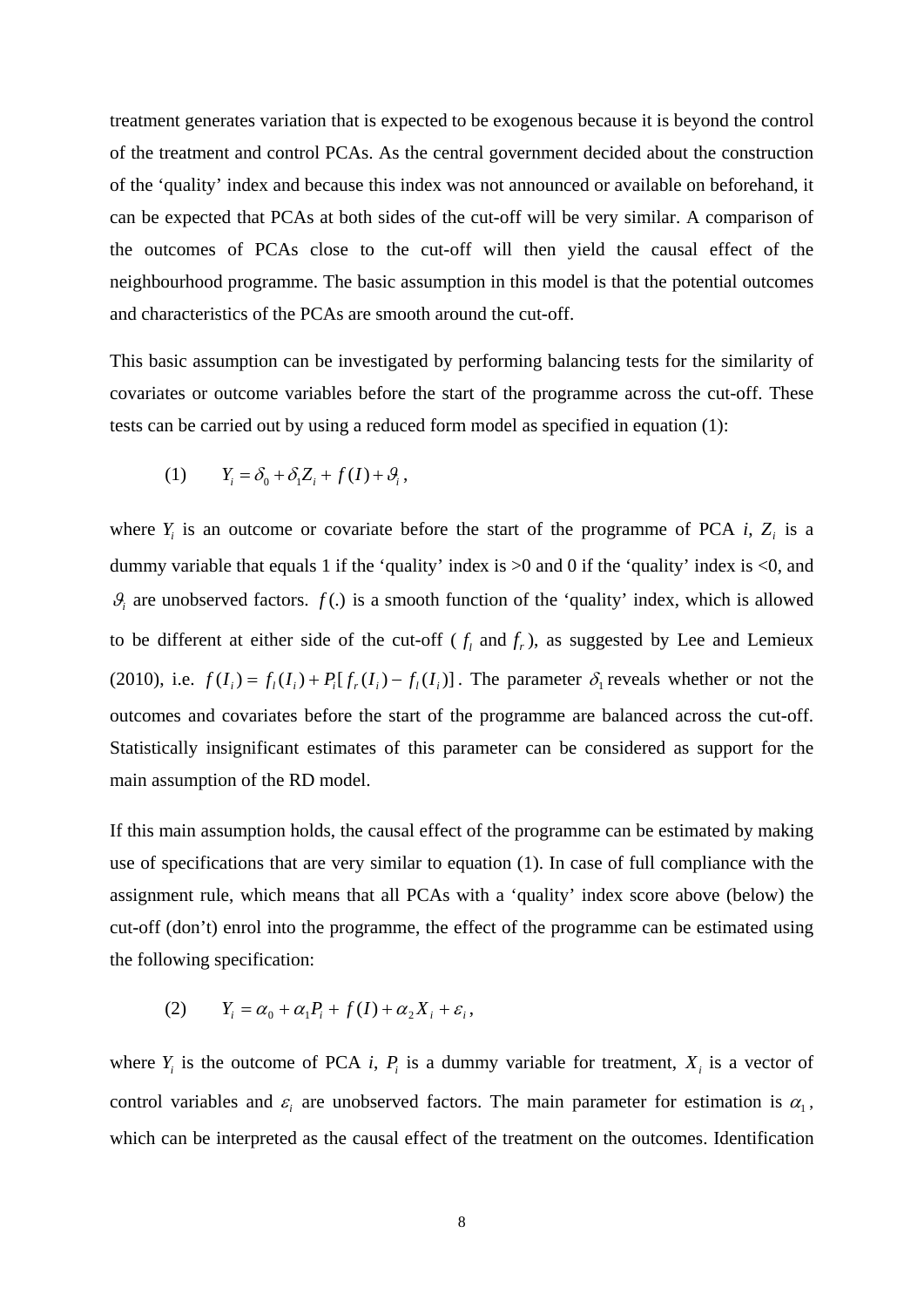of  $\alpha_1$  is based on the non-linear relationship between the 'quality' index and the allocation of resources around the cut-off.

However, the selection of PCAs into the programme did not fully comply with the assignment rule. This non-compliance can be dealt with in an instrumental variable (IV) approach. The causal effect of the programme can be estimated by using the dummy for the assignment rule  $(Z_i)$  as an instrument for participation in the programme  $(P_i)$  in a two-stage least squares (2SLS) approach. The first and second stage equations in this approach are

(3) 
$$
P_i = \beta_0 + \beta_1 Z_i + f(I) + \beta_2 X_i + \eta_i,
$$
  
(4) 
$$
Y_i = \gamma_0 + \gamma_1 \hat{P}_i + f(I) + \gamma_2 X_i + \theta_i,
$$

where  $\hat{P}_i$  in equation (4) is the predicted probability of equation (3). Estimates of the parameter  $\gamma$ , yield the causal effect of the treatment for PCAs that comply with the assignment rule.

#### **5. Sorting around the threshold**

The empirical strategy outlined in the previous section can be applied to estimate the causal effect of the programme when the potential outcomes behave smoothly around the cut-off for the assignment of the treatment.

To investigate this assumption we perform balancing tests for seven outcome variables measured a year before the start of the programme and for three covariates. For the balancing test, we estimate the reduced form model (equation (1)). To estimate the causal effects of the programme, we apply the 2SLS approach outlined in equations (3) and (4). 6

#### *5.1. Balancing tests*

Table 4 and Figure 4 show the results of the balancing tests for the seven main outcomes variables that have been used to build the 'quality' index. We use a sample of 187 PCAs that includes all 93 PCAs to the right of the discontinuity threshold and 94 PCAs to the left of the cut-off. For each outcome in Table 4 we use a specification with a linear and square term of the forcing variable. We find that all reduced-form estimates are statistically insignificant.

<sup>&</sup>lt;sup>6</sup> In all our estimations we use the most conservative (i.e., largest) standard errors. In most cases these were obtained by only correcting for heteroskedasticity. We also experimented with clustered standard errors at the municipality level ( $n = 39$ ). This yields in most cases lower standard errors. The notes below each table with regression coefficients document which standard errors apply.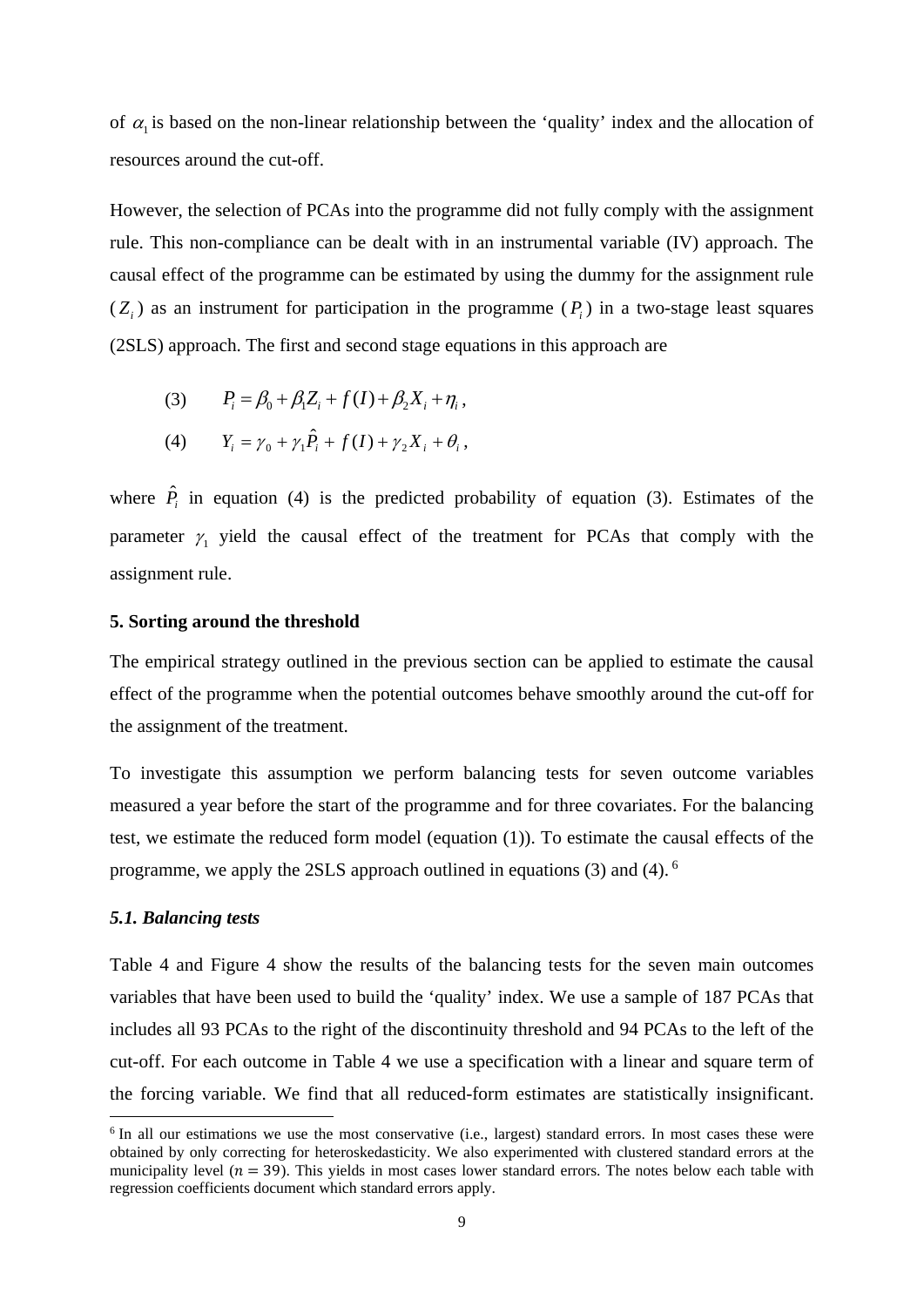Similar results are found when we focus on a discontinuity sample closer to the cut-off (50 PCAs to the right and 50 PCAs to the left of the cut-off). The results for the seventh outcome variable 'quality of life', which is based on the six outcomes used in Table 4, are also statistically insignificant (see last column in Table 4 and Figure 5). These findings suggest that the allocation of PCAs around the threshold is random, which supports the possibility and usefulness of applying a RD design.

Next to the indicators that should reveal information about the 'quality' of the neighbourhood, the composition of the population seems a natural indicator to investigate. Many of the PCAs that are selected into the treatment are located in the larger cities in the Randstad. It is wellknown that the population composition in these cities is different from cities outside this area. This does not have to be a problem if the comparison in the RD framework is between PCAs with similar characteristics, something we expect if the variation around the cut-off is as good as random. However, inspection of indicators of the composition of the population suggest a remarkable difference between the treatment and control PCAs at the cut-off. Table 5 shows balancing tests for three indicators of the composition of the population, which have somewhat surprisingly not been included in the 'quality' index. Depending on the specification, we observe that in 2006 there are living between 11 and 21 percentage points more non-Western immigrants in PCAs in the treatment group compared to PCAs in the control group.<sup>7</sup> For the smaller discontinuity sample of 100 PCAs we observe similar differences in the composition of the population. This gap in the proportion of non-Western immigrants implies a large increase of this proportion at the cut-off, as shown in Figure 6. The observed difference in the composition of the population implies that the basic assumption about smoothness around the discontinuity is unlikely to hold.

#### *5.2. Non-compliance with the assignment rule*

We next look at non-compliance of PCAs with the assignment rules. Twelve PCAs were eligible for participation but were excluded; two PCAs were ineligible but did receive the treatment. Table 6 shows descriptive statistics for these two groups. The first row shows that the two PCAs that were ineligible do better on the 'quality' index. It should also be noted that one of these two PCAs ranked as PCA number 210 in the original ranking. The second row in Table 6 shows however that the 'quality of the composition of the population' differs

<sup>&</sup>lt;sup>7</sup> Non-western immigrants make up 11 percent of the Dutch population in 2006. The large majority of nonwestern immigrants are from Morocco, Turkey, Surinam and the Antilles.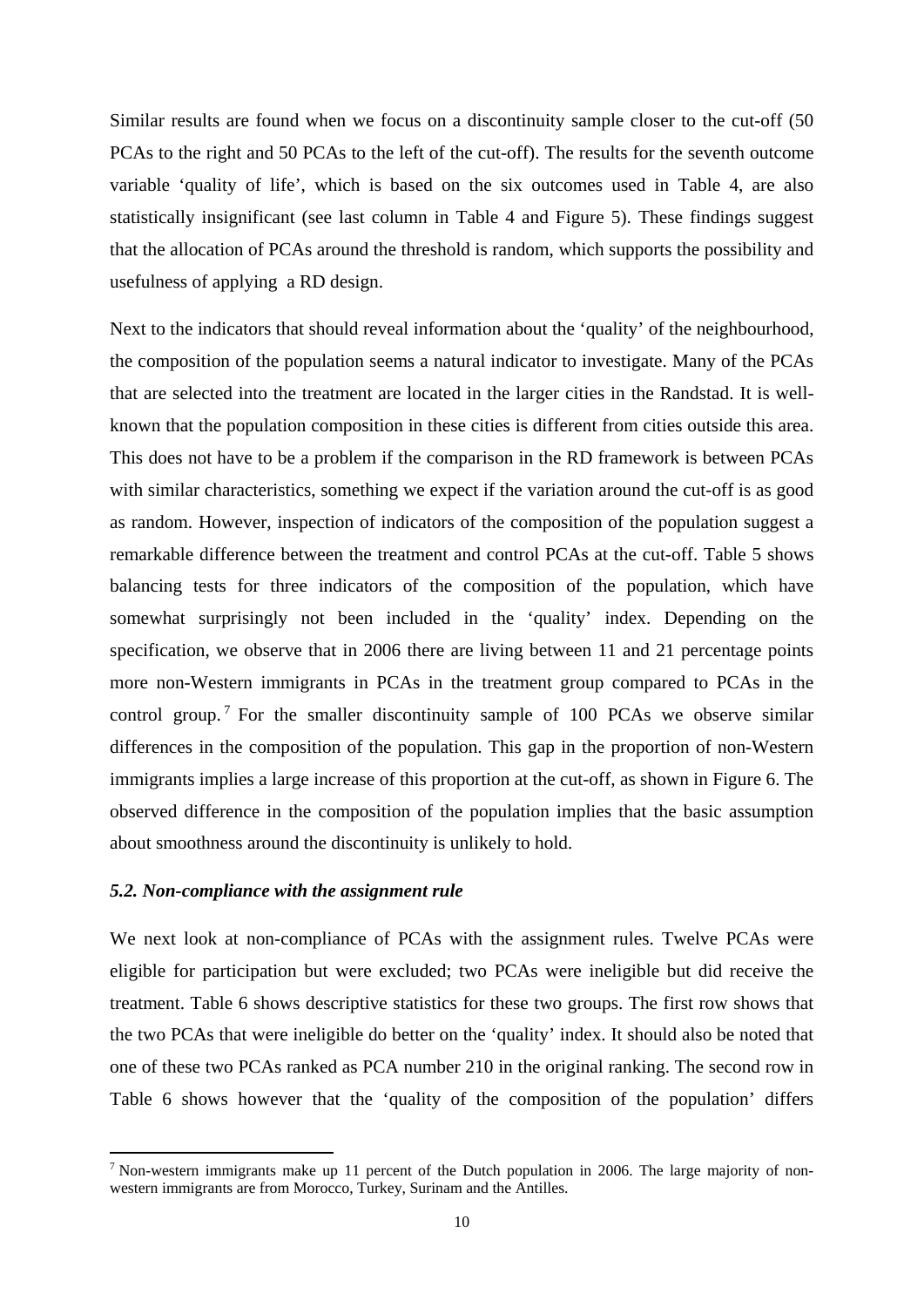statistically significant between the PCAs that did receive funds and the PCAs that were eligible but did not receive funds. Two of the other population indicators 'percentage immigrants' and 'percentage non-Western immigrants' show the same picture. This pattern of non-compliance is similar when compared to the previous findings from the balancing tests.

#### *5.3. Balancing tests with alternative neighbourhood definitions/cut-offs*

We next look what happens to our balancing tests for non-Western immigrants when we choose different neighbourhood definitions and different cut-offs. We investigate what happens with the tests if we use (i) our reconstructed cut-off at the point at which for the first time we obtain 40 neighbourhoods (rank 80 in Table 2), (ii) the cut-off at which we for the first time obtain 40 PCAs (rank 40 in Table 2), (iii) the same strategy as the policymakers have done for a selection of 30 neighbourhoods (rank 63 in Table 2), (iv) the 'reconstructed' cut-off for 30 neighbourhoods (rank 55 in Table 2), and (v) the cut-off at which we for the first time obtain 30 PCAs (rank 30 in Table 2).

Table 7 presents the results of this analysis. We draw two conclusions from the coefficients documented in this table. First, the coefficients of the balancing test of selecting 40 neighbourhoods in a different way show no discontinuity in the percentage non-Western immigrants. This suggests that removing PCAs that were eligible and adding PCAs until the point at which the 41<sup>st</sup> neighbourhood has to be selected yields a discontinuity. The reason for this is that the PCA which forms the 41st neighbourhood has to be different from the PCAs that together yield the first 40 neighbourhoods. If it would have been similar, policymakers would have added the PCA to one of the existing 40 neighbourhoods. Second, when using the same procedure and our alternative procedures to select 30 neighbourhoods, we do not find discontinuities. This also holds for the case in which we keep on adding PCAs to neighbourhoods until we are force to define neighbourhood 31. This suggests two things. First, we cannot rule out that the discontinuity is the result of a coincidence. Second, the difference between the treatment and control PCAs around the cut-off of 30 neighbourhoods seems to be absent because we are able to compare neighbourhoods from similar cities, mainly in the Randstad (e.g. around the cut-off at rank 55 or 63 a number of PCAs pertain to the largest four cities in the Randstad<sup>8</sup>). Compared to a cut-off set at 40 neighbourhoods, not one of the first six PCAs after the cut-off pertains to the Randstad. This seems to be a major reason for the discontinuity we observe at the cut-off.

<sup>8</sup> These cities have relatively high shares of non-Western immigrants.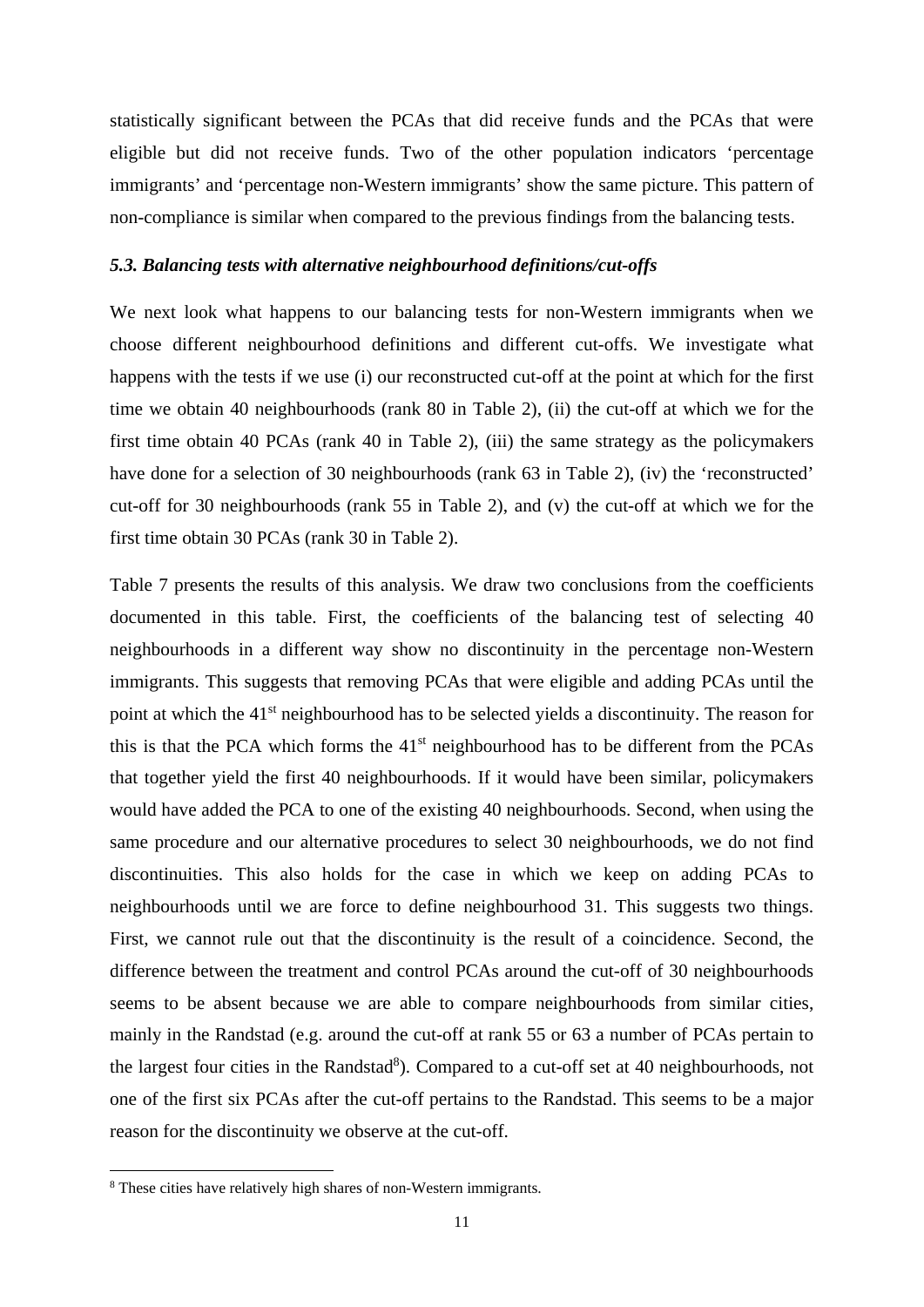#### **6. Illustration of 'invalid' RD**

Endogenous sorting around the discontinuity threshold invalidates the application of a RD design because the assignment of the treatment to PCAs just below or above the threshold value no longer can be considered to be (conditionally) independent. We conduct two types of analysis. First, we show the potential bias in outcomes of the RD model when we use the official cut-off and the discontinuity in the share of non-Western immigrants is not taken into account. Second, we look what happens with the RD-estimates when we control for the share of non-Western immigrants.

Table 8 investigates this. The first RD model does not take into account proportion of non-Western immigrants (columns (1), (3) and (5)), the second model controls for this variable (columns (2), (4) and (6)). We estimate the effect of the programme on three different outcomes: the quality of life and voting for the Labour Party in the elections of 2010 and in the elections of 2012. The last two outcomes might be relevant as the minister who was responsible for the programme is a member of the Labour Party.

The estimated effect of the programme on the quality of life is insignificant in both specifications. However, the estimated effects are different from each other; the estimated effect in column (1) is negative, whereas in column (2) it turns positive when including non-Western immigrants as covariate. In column (3) we observe that not taking account of the difference in non-Western immigrants at the cut-off would yield 9 percentage points more votes for the Labour Party in the elections of 2010 which can be attributed to the programme. However, non-Western immigrants are more likely to vote for the Labour Party, and we find that the estimated effect reduces towards zero after taking account of this population difference. In the last two columns we also find a large difference between the two estimates, varying between an increase of Labour Party voters in 2012 with 5.4 percentage points and a decrease of 4.3 percentage points.

#### **7. Lessons**

This paper documents a case of endogenous sorting around the discontinuity threshold for assigning neighbourhoods to a large-scale investment programme. Selection of neighbourhoods into the programme was determined by their score on a 'quality' index. At first sight this seems to be a textbook example for the application of a RD model aimed at estimating the causal effect of the programme.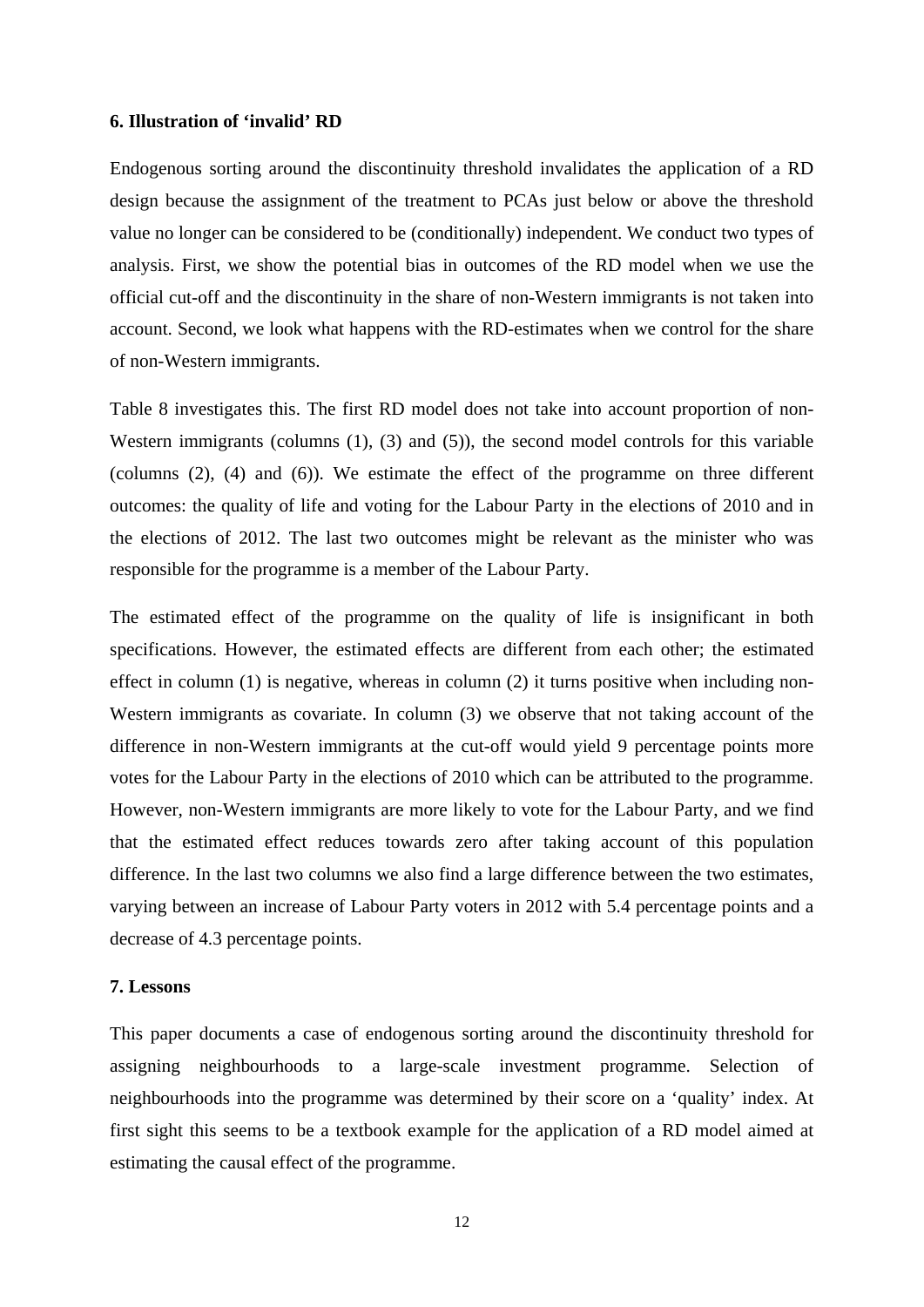The forcing variable was constructed from eighteen indicators on socioeconomic or housing disadvantages, social problems and safety issues, and neighbourhoods themselves had no control over the assignment to the treatment. However, at the cut-off for assignment to the programme, we find a remarkably large difference in the proportion of non-Western immigrants, a variable not taken into account in the 'quality' index. We also find that the pattern of non-compliance with the assignment rule seems consistent with investing in neighbourhoods with a high share of non-Western immigrants. These remarkable differences cannot be explained by endogenous sorting induced by PCAs themselves, as they had no control over the assignment to the treatment. It also seems highly unlikely that random sorting of neighbourhoods will produce such large differences in the proportion of non-Western immigrants at the cut-off.

We find that this non-random sorting may generate a bias of the RD estimates. Despite the differences in the proportion of non-Western immigrants at the discontinuity threshold, both policymakers and researchers have used the cut-off to analyse the effects of the neighbourhood investment programme. The Ministry of Housing, Spatial Planning and the Environment (currently the Ministry of the Interior), under which supervision the neighbourhood investment programme was launched, has initiated several ways to review the progress of the programme. There are several more descriptive reports available about improvements in outcomes. These reports aim to inform members of parliament about the progress of the programme (e.g., CBS, 2012). None of these reports have noticed or taken into account the difference in the proportion of non-Western immigrants at the discontinuity threshold. Also researchers did not take into account this difference at the threshold. For example, Wittebrood and Permentier (2011) conclude that the share of non-Western immigrants is not increasing in treatment PCAs that focussed on the restructuring of housing. Such a finding has been regarded as a positive signal of improvement, but given our observation that the share of non-Western immigrants was higher in the treatment PCAs before the programme started sheds different light on this perceived success. In addition, a recent study by Permentier et al. (2013) uses the discontinuity threshold in a RD setting to evaluate the effects of the programme. This study does not take into account the difference in the share of non-Western immigrants nor does it account for non-compliance with the assignment rule.

Based on our empirical analysis we have to be careful in concluding whether or not policymakers' preferences or political forces at the national level have contributed to the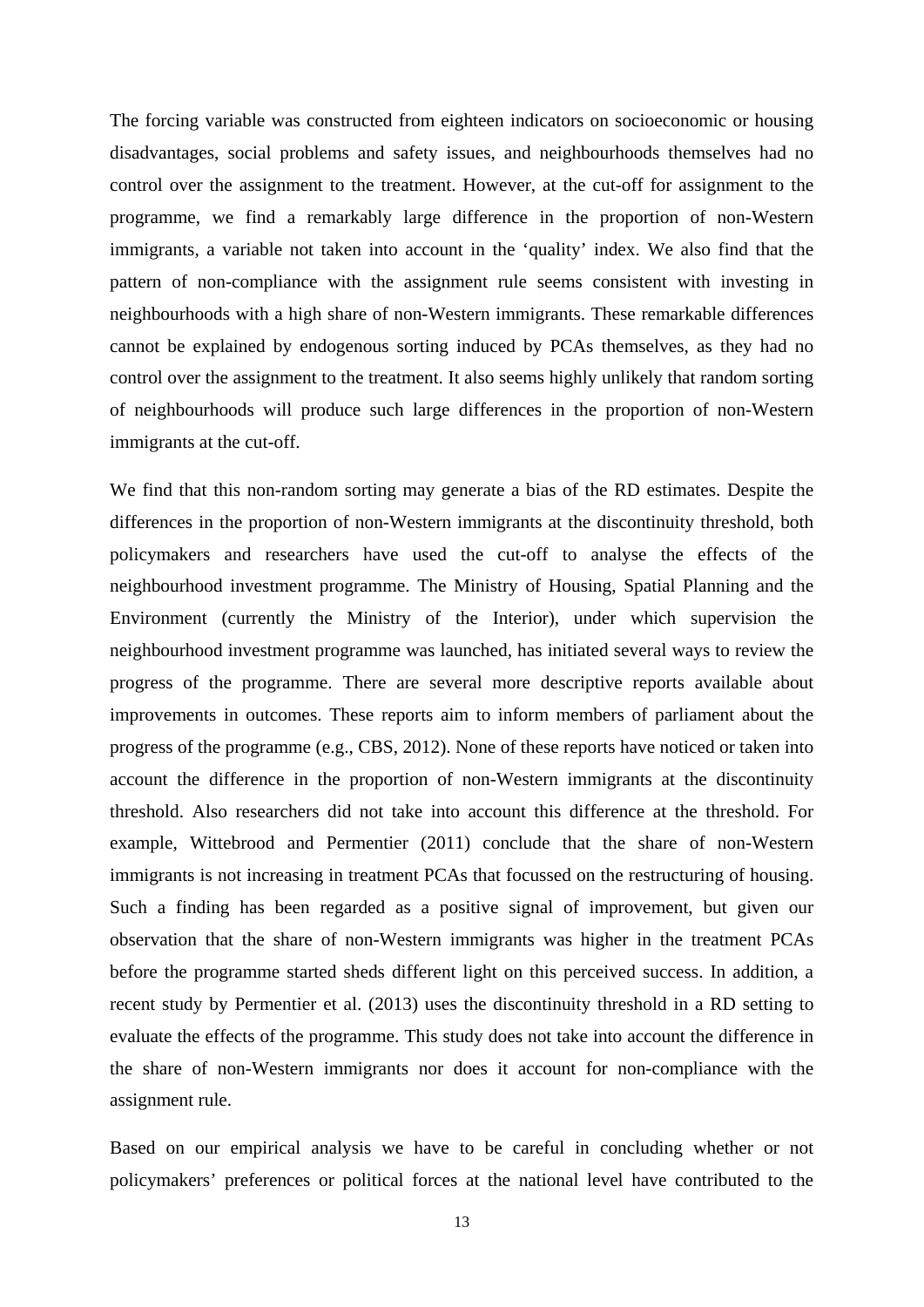sorting patterns observed in the data. The simplest explanation for the observed sorting pattern is that it is a coincidence that there is such a large discontinuity in the share of non-Western immigrants at the threshold. Indeed, several indicators have been constructed to make a decision about which PCAs would be eligible for treatment and by coincidence there could be a discontinuity in the share of non-Western immigrants at exactly this threshold. Our analysis of the alternative of selecting 30 neighbourhoods with the same criterion does not rule out this possibility.

However, some observations suggest otherwise. First, the pattern of non-compliance with the assignment rule is consistent with selecting PCAs with more or less non-Western immigrants into and out of the treatment, respectively. Second, the size of the difference at the threshold points at selecting neighbourhoods in the Randstad relative to neighbourhoods in large cities in other parts of the country. Non-Western immigrants are concentrated in the Randstad. This selection seems to be the result of the selection rule to keep on adding PCAs to neighbourhoods until the threshold of 40 neighbourhoods set by the Minister was exhausted.

Overall, our results provide a new case of endogenous sorting around a threshold in a situation where the units that might receive treatment have no control over their assignment to the treatment. We view our findings as a cautionary note regarding the use of RD designs in situations in which policymakers are able to influence the assignment to the treatment.

#### **References**

- Angrist, Joshua D., and Jörn-Steffen Pischke. 2009. *Mostly Harmless Econometrics: An Empiricist's Companion*. Princeton University Press: Princeton, NJ.
- Angrist, Joshua D., and Jörn-Steffen Pischke. 2010. "The Credibility Revolution in Empirical Economics: How Better Research Design Is Taking the Con out of Econometrics." *Journal of Economic Perspectives*, 24(2): 3-30.
- Bayer, Patrick, Fernando Ferreira, and Robert McMillan. 2007. "A Unified Framework for Measuring Preferences for Schools and Neighborhoods." *Journal of Political Economy*, 115(4): 588-638.
- Bubb, Ryan, and Alex Kaufman. 2014. "Securitization and Moral Hazard: Evidence from a Lender Cutoff Rule." *Journal of Monetary Economics*, 63(1): 1-18.
- Busso, Matias, Jesse Gregory, and Patrick Kline. 2013. "Assessing the Incidence and Efficiency of a Prominent Place Based Policy." *American Economic Review*, 103(2): 897-947.
- CBS. 2012. *Outcomemonitor Wijkenaanpak*. Statistics Netherlands: The Hague.
- Court of Audit. 2008. *Krachtwijken. Monitoring en Verantwoording van het Beleid*. Algemene Rekenkamer: The Hague.
- Freedman, Matthew. 2015. "Place-Based Programs and the Geographic Dispersion of Employment." *Regional Science and Urban Economics*, 53: 1-19.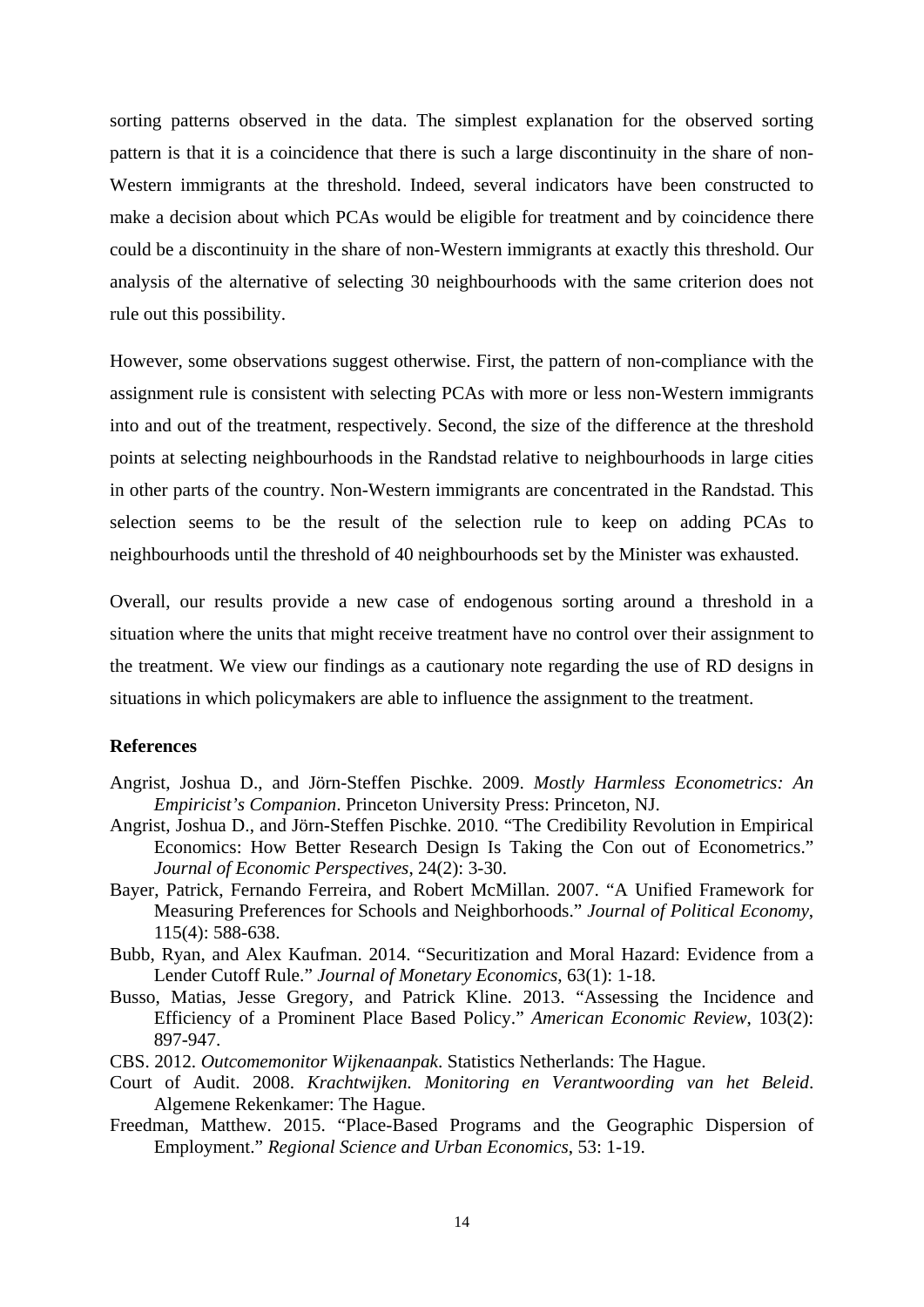- Glaeser, Edward L., and Joshua D. Gottlieb. 2008. "The Economics of Place-Making Policies." *Brookings Papers on Economic Activity*: 155-239.
- Hahn, Jinyong, Petra Todd, and Wilbert van der Klaauw. 2001. "Identification and Estimation of Treatment Effects with a Regression-Discontinuity Design." *Econometrica*, 69(1): 201-209.
- Horn, Keren Mertens. 2015. "Can Improvements in Schools Spur Neighborhood Revitalization? Evidence from Building Investments." *Regional Science and Urban Economics*, 52: 108-118.
- Lee, David S. 2008. "Randomized Experiments from Non-Random Selection in US House Elections." *Journal of Econometrics*, 142(2): 675-697.
- Lee, David S., and Thomas Lemieux. 2010. "Regression Discontinuity Designs in Economics." *Journal of Economic Literature*, 48(2): 281-355.
- McCrary, Justin. 2008. "Manipulation of the Running Variable in the Regression Discontinuity Design: A Density Test." *Journal of Econometrics*, 142(2): 698-714.
- Permentier, Matthieu, Jeanet Kullberg and Lonneke van Noije. 2013. *Werk aan de Wijk: Een Quasi-Experimentele Evaluatie van het Krachtwijkenbeleid*. Sociaal en Cultureel Planbureau: The Hague.
- Saez, Emmanuel. 2010. "Do Taxpayers Bunch at Kink Points?" *American Economic Journal: Economic Policy*, 2(3): 180-212.
- Urquiola, Miguel, and Eric A. Verhoogen. 2009. "Class-Size Caps, Sorting, and the Regression-Discontinuity Design." *American Economic Review*, 99(1): 179-215.
- Vogl, Tom S. 2014. "Race and the Politics of Close Elections." *Journal of Public Economics*, 109(1): 101-113.
- Wittebrood, Karin, and Matthieu Permentier. 2011. *Wonen, Wijken en Interventies: Krachtwijkenbeleid in Perspectief*. Sociaal en Cultureel Planbureau: The Hague.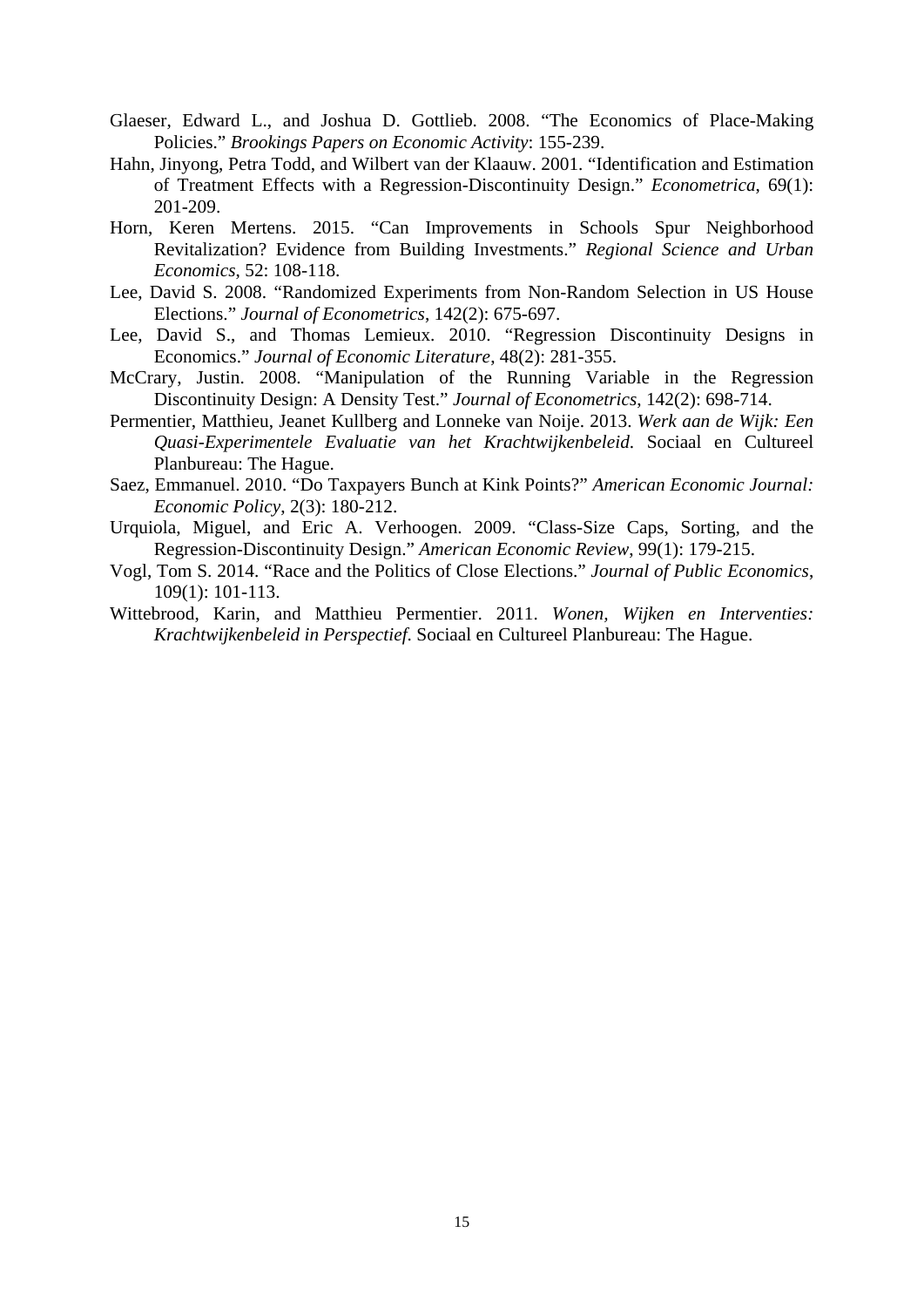

Figure 1: Control (blue), treatment (red) and non-compliance (green) at the PCA level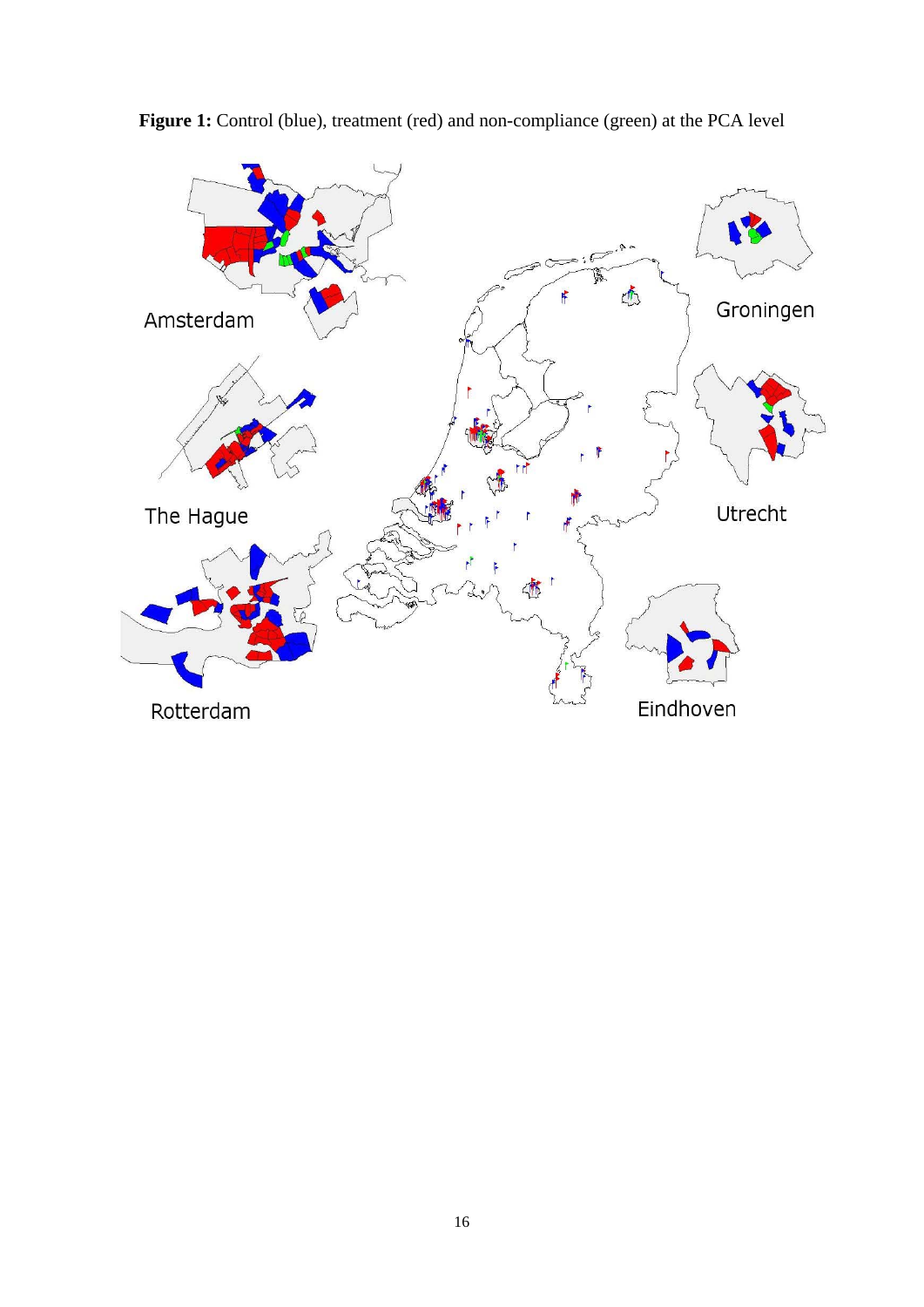**Figure 2:** Example of constructing neighbourhoods. *Schilderswijk*, The Hague, neighbourhood boundary according to Statistics Netherlands (in fat) versus boundaries of PCAs selected into the neighbourhood programme.

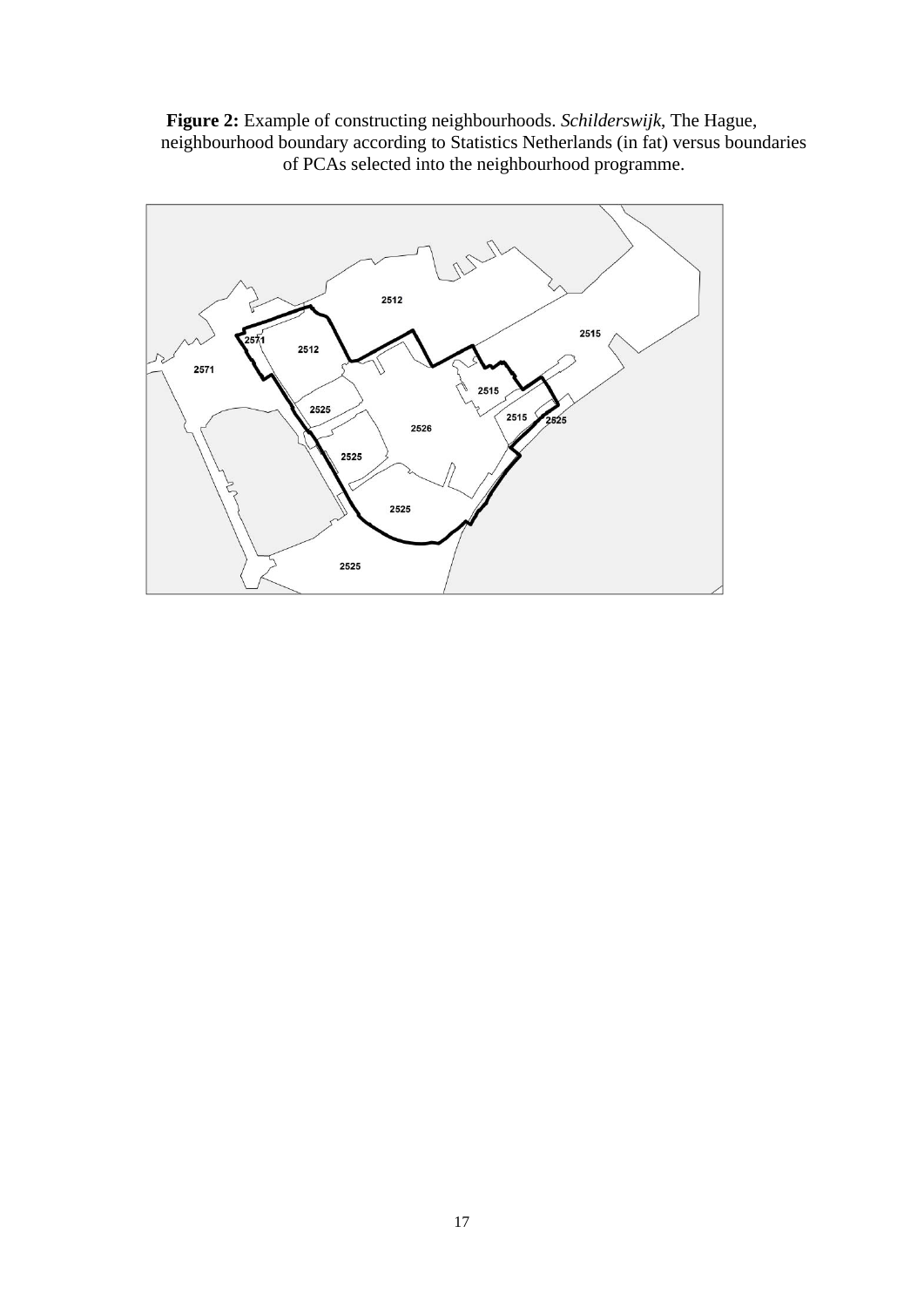

Figure 3: Assignment of PCAs to treatment by 'quality' index score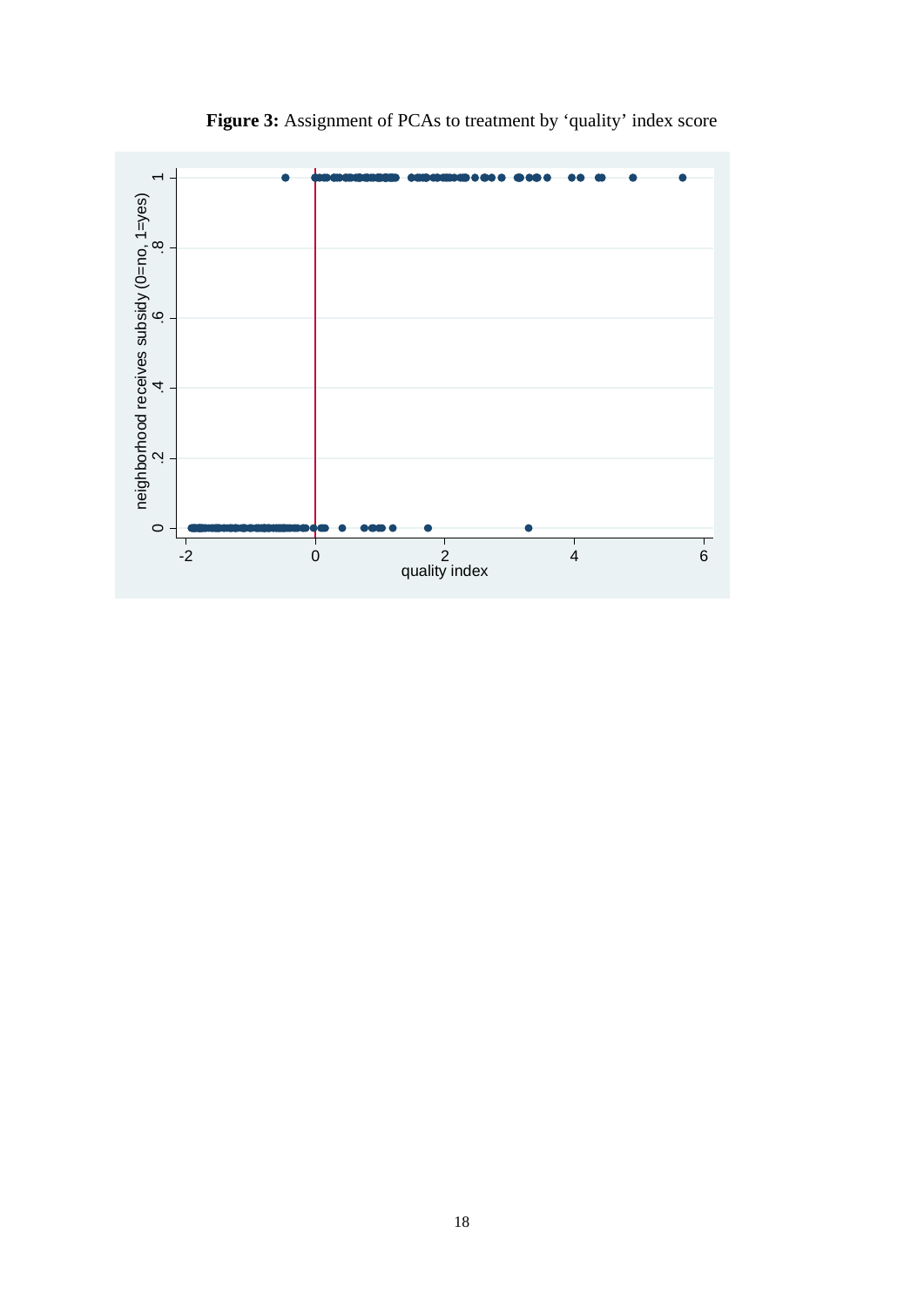$\overline{Q}$  - $\mbox{6}$  20 40 60 20  $\bullet$ 20 ೧<br>೦ quality of public space<br> $-20$  0 20 40 quality of public space  $\circ$ social cohesion<br>-20<br>0 social cohesion safety -60 -40 -20 -40 -20  $-40$ -40 -20  $-40$  $-40$ 9  $\frac{1}{2}$ -2-2 0 2 4 6 0 2 4 6 0 2 4 6 quality index quality index quality index  $\mbox{6}$ quality of population composition<br>-60  $\frac{0}{40}$  -20  $\frac{0}{20}$  20 40 60 20<br>0  $\epsilon$  $\bullet$ 20 quality of population composition 20 quality of housing stock<br>-40 -20 0 quality of public services quality of housing stock  $\bullet$ ÌФ.  $\epsilon$ -60 -40 -20 -60 -40 -20  $\circ$ -20  $60$  $-2$ -2-2 0 2 4 6 0 2 4 6 0 2 4 6 quality index quality index quality index

**Figure 4:** Balancing tests for six outcomes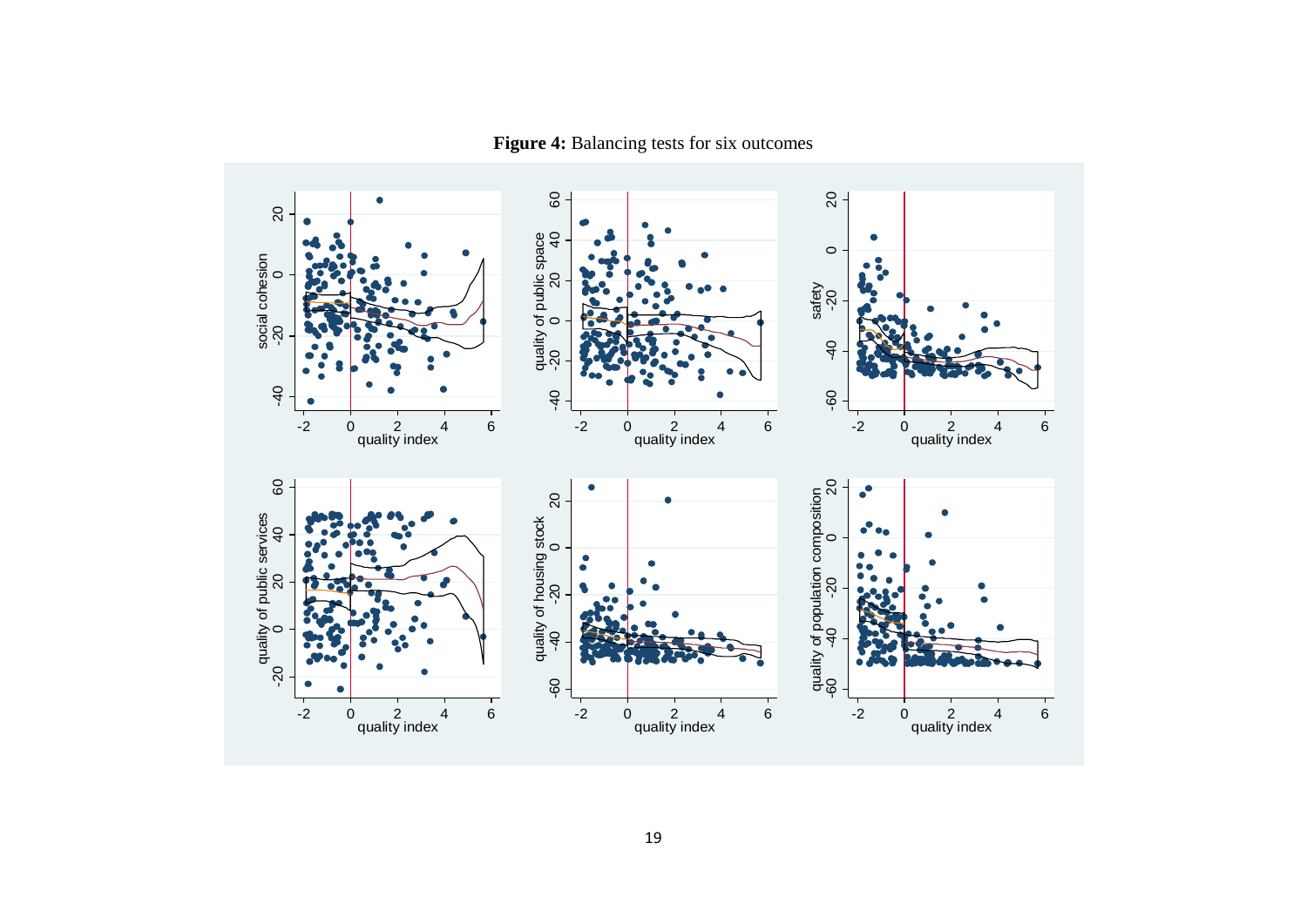

**Figure 5:** Balancing test for seventh outcome 'quality of life'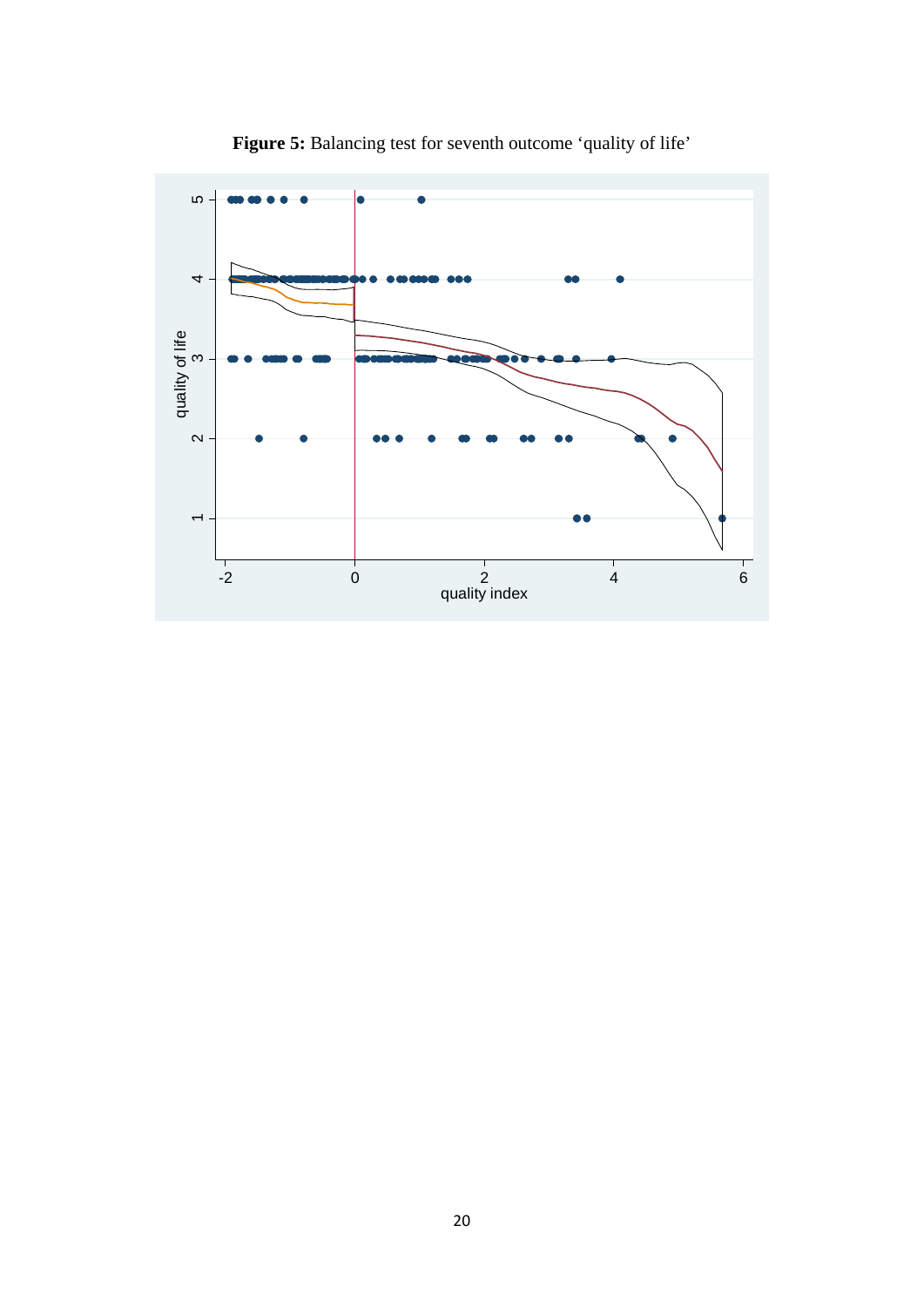

Figure 6: Discontinuity in the proportion of non-western immigrants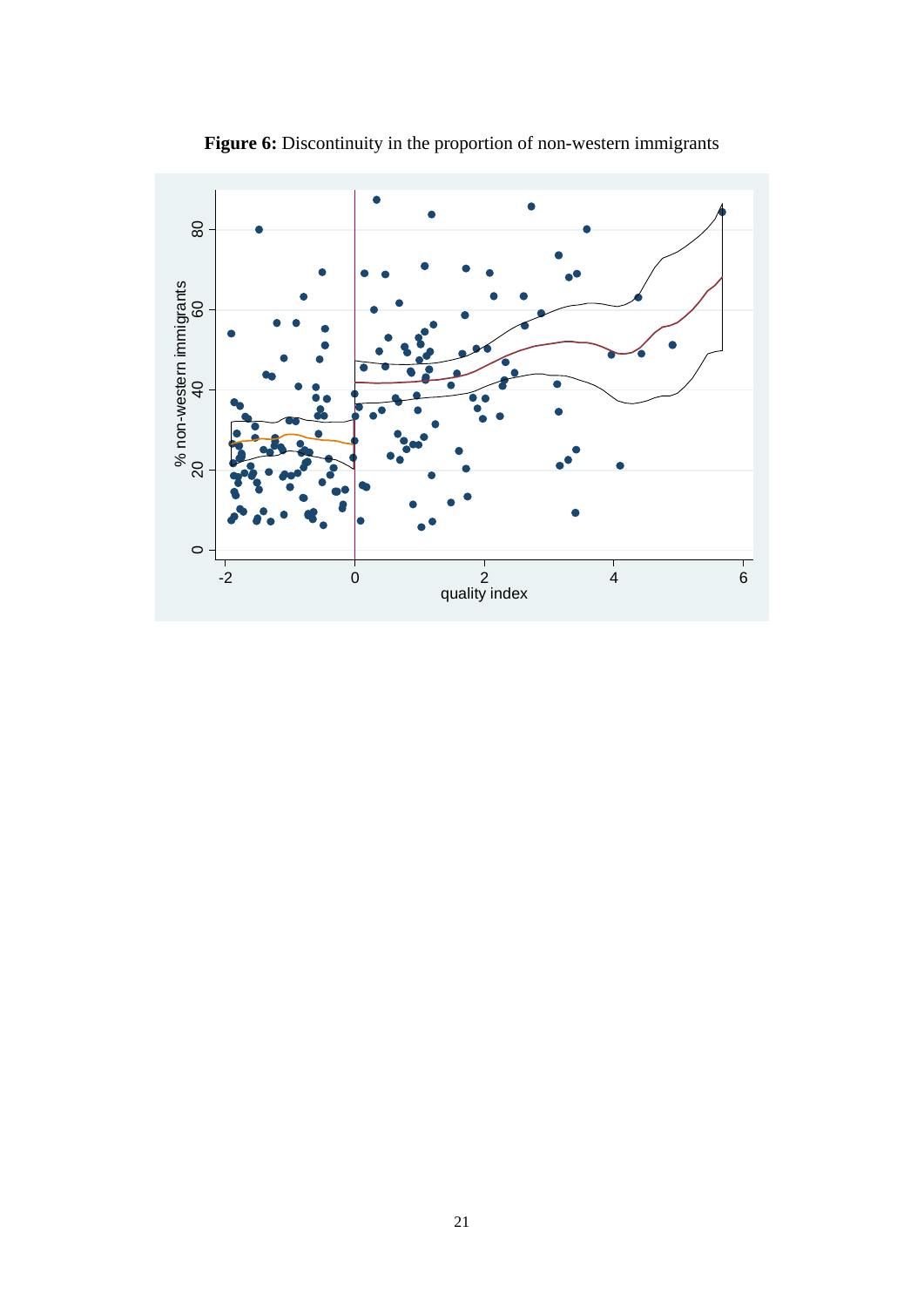| Neighbourhoods                   | Postal Code Area (PCA), four digit             | Number of PCAs |
|----------------------------------|------------------------------------------------|----------------|
| Alkmaar Overdie                  | 1813                                           | 1              |
| Amersfoort De Kruiskamp          | 3814                                           | $\mathbf{1}$   |
| Amsterdam Noord                  | 1024, 1031, 1032                               | 3              |
| Amsterdam Oost                   | 1092,1094                                      | $\overline{c}$ |
| Amsterdam Bijlmer                | 1103,1104                                      | $\overline{c}$ |
| Amsterdam Bos en Lommer          | 1055, 1056, 1057                               | 3              |
| Amsterdam Nieuw-West             | 1061, 1062, 1063, 1064, 1065, 1067, 1068, 1069 | 8              |
| Arnhem Spijkerkwartier/Broek     | 6828                                           | 1              |
| Arnhem Klarendal                 | 6822                                           | 1              |
| Arnhem Malburgen/Immerloo        | 6832,6833,6841                                 | 3              |
| Arnhem Presikhaaf-W              | 6826                                           | 1              |
| Den Haag Zuid-West               | 2532, 2533, 2541, 2542, 2544, 2545             | 6              |
| Den Haag Schilderswijk           | 2525, 2526                                     | 2              |
| Den Haag Stationsbuurt           | 2515                                           | 1              |
| Den Haag Transvaal               | 2572                                           | 1              |
| Deventer Rivierenwijjk           | 7417                                           | 1              |
| Dordrecht Wielwijk/Crabbehof     | 3317                                           | 1              |
| Eindhoven Bennekel               | 5654                                           | 1              |
| Eindhoven Doornakkers            | 5642                                           | $\mathbf{1}$   |
| Eindhoven Woensel West           | 5621                                           | 1              |
| Enschede Velve-Lindenhof         | 7533                                           | 1              |
| Groningen De Hoogte              | 9716                                           | 1              |
| Groningen Korrewegwijk           | 9715                                           | 1              |
| Heerlen Meezenbroek              | 6415                                           | 1              |
| Leeuwarden Heechterp/Schieringen | 8924                                           | 1              |
| Maastricht Noordoost             | 6222, 6224                                     | 2              |
| Nijmegen Hatert                  | 6535                                           | 1              |
| Rotterdam Bergpolder             | 3038                                           | 1              |
| Rotterdam Oud-Zuid               | 3072, 3073, 3074, 3081, 3082, 3083             | 6              |
| Rotterdam Overschie/Kleinpolder  | 3042                                           | 1              |
| Rotterdam Noord                  | 3031, 3033, 3034, 3035, 3036                   | 5              |
| Rotterdam West                   | 3014, 3021, 3022, 3024, 3025, 3026, 3027       | 7              |
| Rotterdam Vreewijk               | 3075                                           | 1              |
| Rotterdam Zuidelijke Tuinsteden  | 3085, 3086                                     | $\overline{2}$ |
| Schiedam Nieuwland               | 3118, 3119                                     | $\overline{c}$ |
| Utrecht Kanaleneiland            | 3526, 3527                                     | $\overline{c}$ |
| Utrecht Ondiep/Loevenhoutsedijk  | 3552                                           | 1              |
| Utrecht Overvecht                | 3561, 3562, 3563, 3564                         | 4              |
| Utrecht De Rijkstraat/Schaakbrt  | 3554                                           | 1              |
| Zaanstad Poelenburg              | 1504                                           | 1              |
| <b>Total</b>                     |                                                | 83             |

**Table 1:** 40 Neighbourhoods consisting of 83 PCAs (in alphabetical order)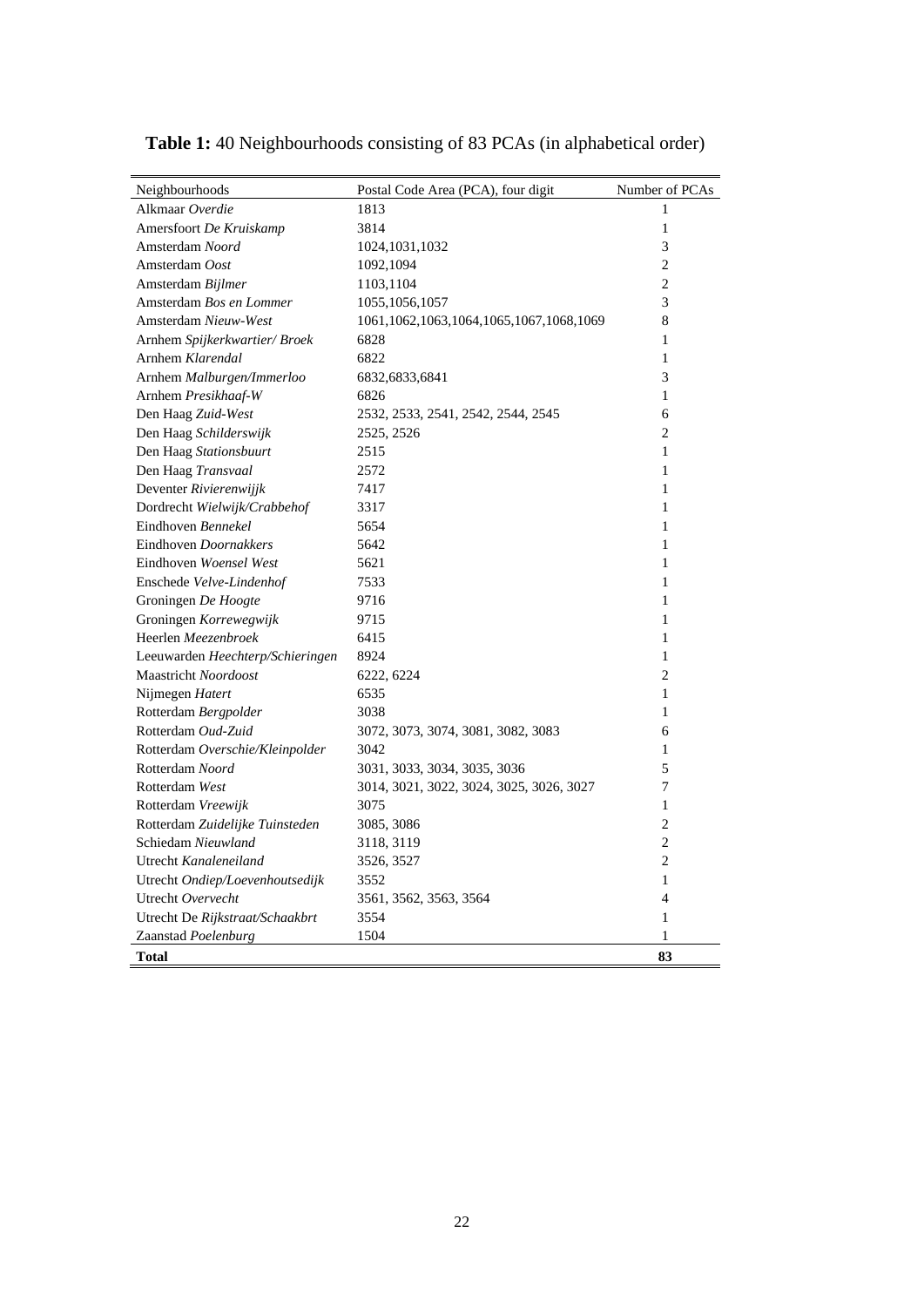| Rank           | PCA and Municipality | Neighbourhood  | Name of the Neighbourhood        | Reconstructed |
|----------------|----------------------|----------------|----------------------------------|---------------|
| 1              | 1061 Amsterdam       | 1              | Amsterdam Nieuw-West             |               |
| $\overline{c}$ | 3086 Rotterdam       | 2              | Rotterdam Zuidelijke Tuinsteden  |               |
| 3              | 3035 Rotterdam       | 3              | Rotterdam Noord                  |               |
| 4              | 3073 Rotterdam       | 4              | Rotterdam Oud-Zuid               |               |
| 5              | 3552 Utrecht         | 5              | Utrecht Ondiep/Loevenhoutsedijk  |               |
| 6              | 7417 Deventer        | 6              | Deventer Rivierenwijjk           |               |
| 7              | 3027 Rotterdam       | 7              | Rotterdam West                   |               |
| 8              | 3014 Rotterdam       | 7              | Rotterdam West                   |               |
| 9              | 8924 Leeuwarden      | 8              | Leeuwarden Heechterp/Schieringen |               |
| 10             | 6222 Maastricht      | 9              | Maastricht Noordoost             |               |
| 11             | 3026 Rotterdam       | 7              | Rotterdam West                   |               |
| 12             | 1072 Amsterdam       | A1             | Amsterdam De Pijp                | X             |
| 13             | 6535 Nijmegen        | 10             | Nijmegen Hatert                  |               |
| 14             | 3074 Rotterdam       | $\overline{4}$ | Rotterdam Oud-Zuid               |               |
| 15             | 5621 Eindhoven       | 11             | Eindhoven Woensel West           |               |
| 16             | 1065 Amsterdam       | $\mathbf{1}$   | Amsterdam Nieuw-West             |               |
| 17             | 3527 Utrecht         | 12             | Utrecht Kanaleneiland            |               |
| 18             | 2525 's-Gravenhage   | 13             | Den Haag Schilderswijk           |               |
| 19             | 1504 Zaanstad        | 14             | Zaanstad Poelenburg              |               |
| 20             | 3081 Rotterdam       | 4              | Rotterdam Oud-Zuid               |               |
| 21             | 2541 's-Gravenhage   | 15             | Den Haag Zuid-West               |               |
| 22             | 1031 Amsterdam       | 16             | Amsterdam Noord                  |               |
| 23             | 1057 Amsterdam       | 17             | Amsterdam Bos en Lommer          |               |
| 24             | 3814 Amersfoort      | 18             | Amersfoort De Kruiskamp          |               |
| 25             | 6833 Arnhem          | 19             | Arnhem Malburgen/Immerloo        |               |
| 26             | 3036 Rotterdam       | 3              | Rotterdam Noord                  |               |
| 27             | 3025 Rotterdam       | 7              | Rotterdam West                   |               |
| 28             | 3021 Rotterdam       | 7              | Rotterdam West                   |               |
| 29             | 6841 Arnhem          | 19             | Arnhem Malburgen/Immerloo        |               |
| 30             | 3031 Rotterdam       | 3              | Rotterdam Noord                  |               |
| 31             | 3085 Rotterdam       | 2              | Rotterdam Zuidelijke Tuinsteden  |               |
| 32             | 1055 Amsterdam       | 17             | Amsterdam Bos en Lommer          |               |
| 33             | 6826 Arnhem          | 20             | Arnhem Presikhaaf-W              |               |
| 34             | 1012 Amsterdam       | A2             | Amsterdam Burgwallen-Oude Zijde  | X             |
| 35             | 3072 Rotterdam       | 4              | Rotterdam Oud-Zuid               |               |
| 36             | 9716 Groningen       | 21             | Groningen De Hoogte              |               |
| 37             | 1094 Amsterdam       | 22             | Amsterdam Oost                   |               |
| 38             | 3034 Rotterdam       | 3              | Rotterdam Noord                  |               |
| 39             | 1032 Amsterdam       | 16             | Amsterdam Noord                  |               |
| 40             | 2533 's-Gravenhage   | 15             | Den Haag Zuid-West               |               |
| 41             | 6832 Arnhem          | 19             | Arnhem Malburgen/Immerloo        |               |
| 42             | 6224 Maastricht      | 9              | Maastricht Noordoost             |               |
| 43             | 3563 Utrecht         | 23             | Utrecht Overvecht                |               |
| 44             | 1063 Amsterdam       | 1              | Amsterdam Nieuw-West             |               |
| 45             | 9711 Groningen       | A <sub>3</sub> | Groningen Centrum                | X             |
| 46             | 3075 Rotterdam       | 24             | Rotterdam Vreewijk               |               |
| 47             | 2572 's-Gravenhage   | 25             | Den Haag Transvaal               |               |
| 48             | 1069 Amsterdam       | 1              | Amsterdam Nieuw-West             |               |
| 49             | 3561 Utrecht         | 23             | Utrecht Overvecht                |               |
| 50             | 2544 's-Gravenhage   | 15             | Den Haag Zuid-West               |               |
| 51             | 3082 Rotterdam       | 4              | Rotterdam Oud-Zuid               |               |
| 52             | 3033 Rotterdam       | 3              | Rotterdam Noord                  |               |

**Table 2:** Ranking of postal code areas (PCAs) and the neighbourhoods they belong to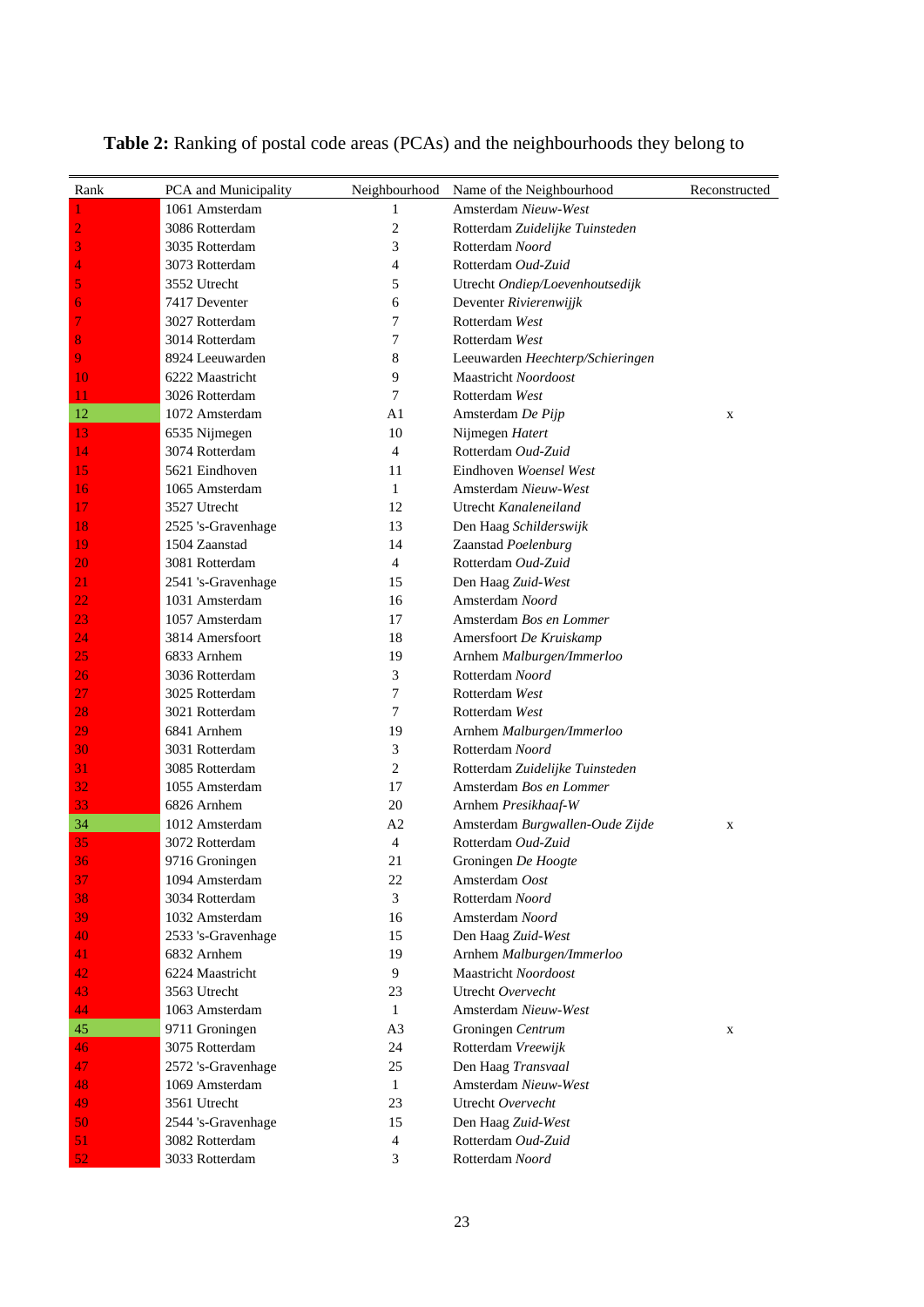| 53  | 3526 Utrecht        | 12             | Utrecht Kanaleneiland                 |             |                      |
|-----|---------------------|----------------|---------------------------------------|-------------|----------------------|
| 54  | 1104 Amsterdam      | 26             | Amsterdam Bijlmer                     |             |                      |
| 55  | 5642 Eindhoven      | 27             | Eindhoven Doornakkers                 |             |                      |
| 56  | 9712 Groningen      | A <sub>3</sub> | Groningen Centrum                     | X           |                      |
| 57  | 1064 Amsterdam      | 1              | Amsterdam Nieuw-West                  |             |                      |
| 58  | 3024 Rotterdam      | 7              | Rotterdam West                        |             |                      |
| 59  | 3118 Schiedam       | 28             | Schiedam Nieuwland                    |             |                      |
| 60  | 1053 Amsterdam      | A4             | Amsterdam Oud-West/Kinkerbuurt        | X           |                      |
| 61  | 1813 Alkmaar        | 29             | Alkmaar Overdie                       |             |                      |
| 62  | 3083 Rotterdam      | $\overline{4}$ | Rotterdam Oud-Zuid                    |             |                      |
| 63  | 6415 Heerlen        | 30             | Heerlen Meezenbroek                   |             |                      |
| 64  | 1073 Amsterdam      | A1             | Amsterdam De Pijp                     | X           |                      |
| 65  | 1093 Amsterdam      | 22             | Amsterdam Oost                        | $\mathbf X$ |                      |
| 66  | 1092 Amsterdam      | 22             | Amsterdam Oost                        |             |                      |
| 67  | 2532 's-Gravenhage  | 15             | Den Haag Zuid-West                    |             |                      |
| 68  | 3038 Rotterdam      | 31             | Rotterdam Bergpolder                  |             |                      |
| 69  | 1062 Amsterdam      | $\mathbf{1}$   | Amsterdam Nieuw-West                  |             |                      |
| 70  | 1074 Amsterdam      | A <sub>1</sub> | Amsterdam De Pijp                     | X           |                      |
| 71  | 6828 Arnhem         | 32             | Arnhem Spijkerkwartier/Broek          |             |                      |
| 72  | 3022 Rotterdam      | 7              | Rotterdam West                        |             |                      |
| 73  | 3042 Rotterdam      | 33             | Rotterdam Overschie/Kleinpolder       |             |                      |
| 74  | 6822 Arnhem         | 34             | Arnhem Klarendal                      |             |                      |
| 75  | 1056 Amsterdam      | 17             | Amsterdam Bos en Lommer               |             |                      |
| 76  | 5654 Eindhoven      | 35             | Eindhoven Bennekel                    |             |                      |
| 77  | 1067 Amsterdam      | $\mathbf{1}$   | Amsterdam Nieuw-West                  |             |                      |
| 78  | 1103 Amsterdam      | 26             | Amsterdam Bijlmer                     |             |                      |
| 79  | 3564 Utrecht        | 23             | Utrecht Overvecht                     |             |                      |
| 80  | 4827 Breda          | A5             | Breda Geeren-Noord                    | X           | Reconstructed cutoff |
| 81  | 3119 Schiedam       | 29             | Schiedam Nieuwland                    |             |                      |
|     |                     | 13             |                                       |             |                      |
| 82  | 2526 's-Gravenhage  |                | Den Haag Schilderswijk                |             |                      |
| 83  | 2515 's-Gravenhage  | 36             | Den Haag Stationsbuurt                |             |                      |
| 84  | 3554 Utrecht        | 37             | Utrecht De Rijkstraat/Schaakbuurt     |             |                      |
| 85  | 9715 Groningen      | 38             | Groningen Korrewegwijk                |             |                      |
| 86  | 2571 's-Gravenhage  | A6             | Den Haag Oostbroek Zuid               | $\mathbf X$ |                      |
| 87  | 2542 's-Gravenhage  | 15             | Den Haag Zuid-West                    |             |                      |
| 88  | 3551 Utrecht        | A7             | Utrecht Tweede Daalsedijk-Schutstraat | $\mathbf X$ |                      |
| 89  | 6161 Sittard-Geleen | A <sub>8</sub> | Sittard-Geleen Geleen Centrum         | X           |                      |
| 90  | 3562 Utrecht        | 23             | Utrecht Overvecht                     |             |                      |
| 91  | 2545 's-Gravenhage  | 15             | Den Haag Zuid-West                    |             |                      |
| 92  | 1068 Amsterdam      | $\mathbf{1}$   | Amsterdam Nieuw-West                  |             |                      |
| 93  | 3317 Dordrecht      | 39             | Dordrecht Wielwijk/Crabbehof          |             | Official cutoff      |
| 94  | 1443 Purmerend      |                |                                       |             |                      |
| 95  | 5025 Tilburg        |                |                                       |             |                      |
| 96  | 6823 Arnhem         |                |                                       |             |                      |
| 97  | 9713 Groningen      |                |                                       |             |                      |
| 98  | 9743 Groningen      |                |                                       |             |                      |
| 99  | 6217 Maastricht     |                |                                       |             |                      |
| 100 | 3192 Rotterdam      |                |                                       |             |                      |
| 101 | 1784 Den Helder     |                |                                       |             |                      |
| 102 | 3122 Schiedam       |                |                                       |             |                      |
| 103 | 3525 Utrecht        |                |                                       |             |                      |
| 104 | 1024 Amsterdam      | 16             | Amsterdam Noord                       |             |                      |
| 105 | 2512 's-Gravenhage  |                |                                       |             |                      |
| 106 | 3012 Rotterdam      |                |                                       |             |                      |
| 107 | 6511 Nijmegen       |                |                                       |             |                      |
|     |                     |                |                                       |             |                      |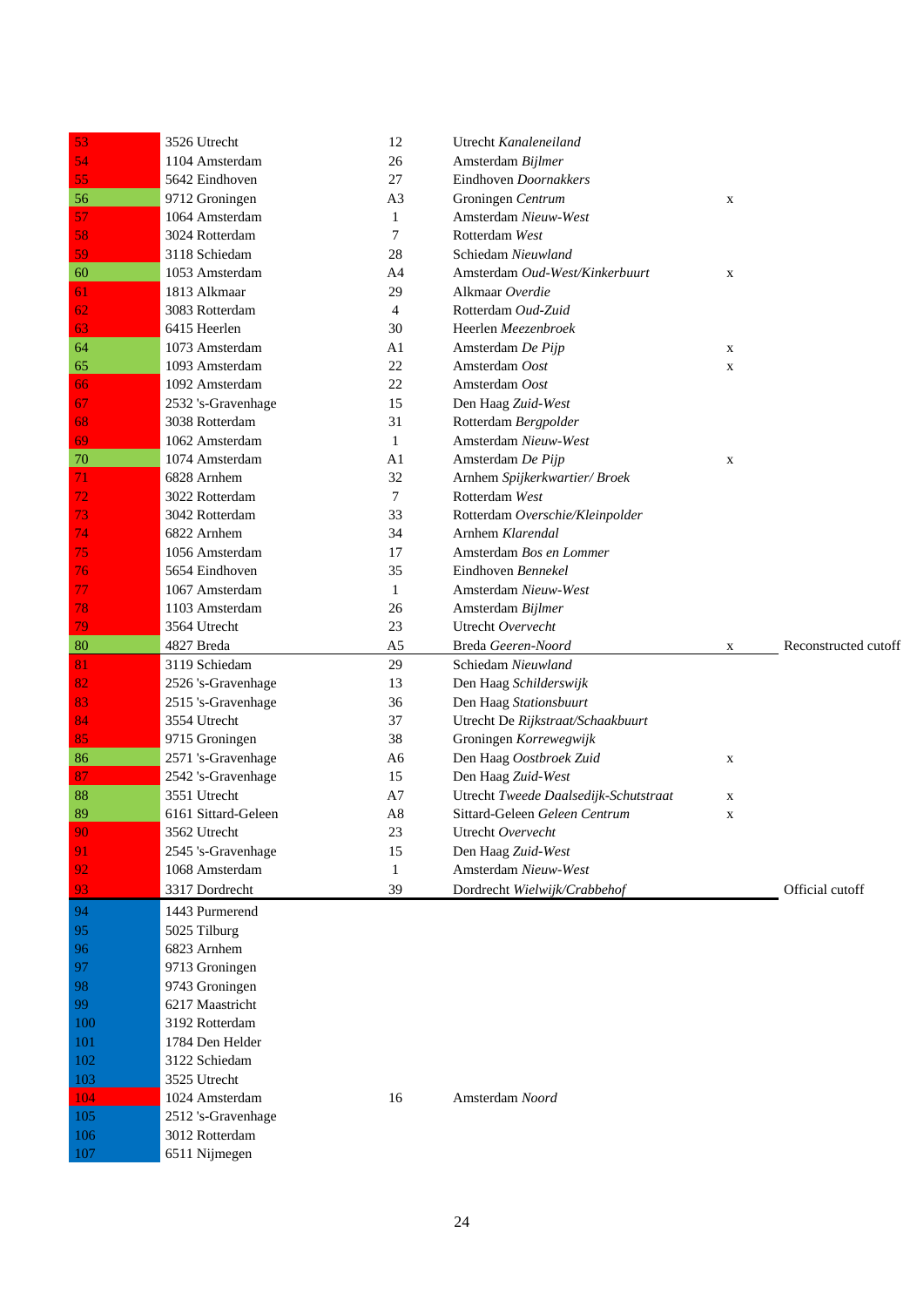| 108 | 2516 's-Gravenhage            |
|-----|-------------------------------|
| 109 | 4382 Vlissingen               |
| 110 | 3037 Rotterdam                |
| 111 | 2531 's-Gravenhage            |
| 112 | 1051 Amsterdam                |
| 113 | 3076 Rotterdam                |
| 114 | 1091 Amsterdam                |
| 115 | 2263 Leidschendam-Voorburg    |
| 116 | 3812 Amersfoort               |
| 117 | 8911 Leeuwarden               |
| 118 | 3079 Rotterdam                |
| 119 | 6811 Arnhem                   |
| 120 | 6414 Heerlen                  |
| 121 | 1052 Amsterdam                |
| 122 | 1097 Amsterdam                |
| 123 | 3078 Rotterdam                |
| 124 | 1054 Amsterdam                |
| 125 | 5643 Eindhoven                |
| 126 | 3023 Rotterdam                |
| 127 | 5652 Eindhoven                |
| 128 | 4816 Breda                    |
| 129 | 1013 Amsterdam                |
| 130 | 3061 Rotterdam                |
| 131 | 2315 Leiden                   |
| 132 | 2524 's-Gravenhage            |
| 133 | 1505 Zaanstad                 |
| 134 | 6538 Nijmegen                 |
| 135 | 7415 Deventer                 |
| 136 | 4142 Leerdam                  |
| 137 | 9933 Delfzijl                 |
| 138 | 2543 's-Gravenhage            |
| 139 | 4201 Gorinchem                |
| 140 | 1058 Amsterdam                |
| 141 | 4205 Gorinchem                |
| 142 | 5701 Helmond                  |
| 143 | 1095 Amsterdam                |
| 144 | 2511 's-Gravenhage            |
| 145 | 3015 Rotterdam                |
|     |                               |
| 146 | 8031 Zwolle                   |
| 147 | 1034 Amsterdam                |
| 148 | 6882 Rheden<br>3313 Dordrecht |
| 149 |                               |
| 150 | 2321 Leiden                   |
| 151 | 3032 Rotterdam                |
| 152 | 3555 Utrecht                  |
| 153 | 6214 Maastricht               |
| 154 | 1102 Amsterdam                |
| 155 | 3053 Rotterdam                |
| 156 | 1972 Velsen                   |
| 157 | 4812 Breda                    |
| 158 | 3512 Utrecht                  |
| 159 | 4006 Tiel                     |
| 160 | 2624 Delft                    |
| 161 | 2802 Gouda                    |
| 162 | 1502 Zaanstad                 |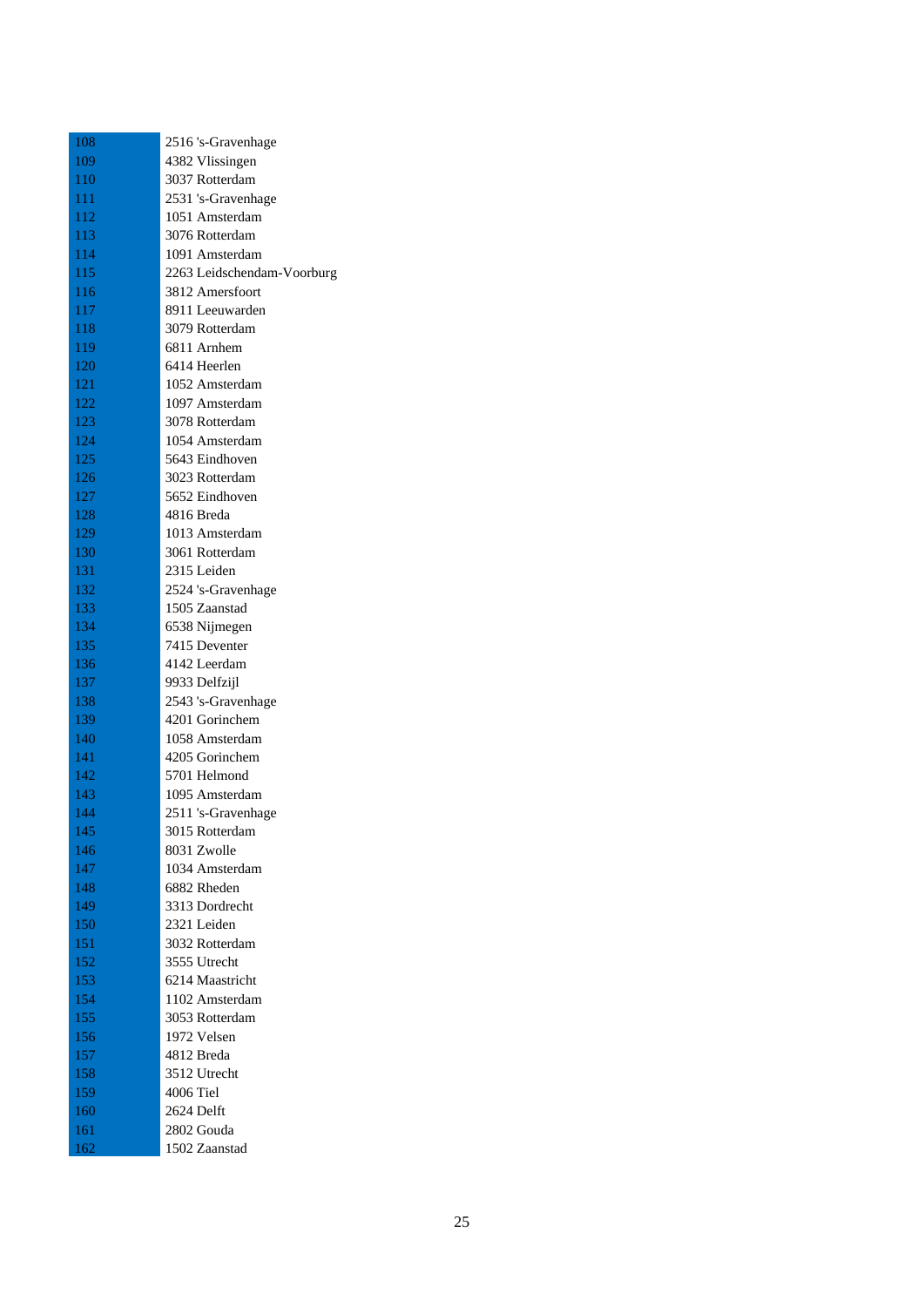| 163 | 7323 Apeldoorn        |
|-----|-----------------------|
| 164 | 3052 Rotterdam        |
| 165 | 3112 Schiedam         |
| 166 | 8937 Leeuwarden       |
| 167 | 3582 Utrecht          |
| 168 | 3765 Soest            |
| 169 | 5223 's-Hertogenbosch |
| 170 | 5612 Eindhoven        |
| 171 | 1503 Zaanstad         |
| 172 | 1016 Amsterdam        |
| 173 | 2316 Leiden           |
| 174 | 8918 Leeuwarden       |
| 175 | 3132 Vlaardingen      |
| 176 | 1033 Amsterdam        |
| 177 | 9741 Groningen        |
| 178 | 7416 Deventer         |
| 179 | 2628 Delft            |
| 180 | 1783 Den Helder       |
| 181 | 3193 Rotterdam        |
| 182 | 3136 Vlaardingen      |
| 183 | 6542 Nijmegen         |
| 184 | 5042 Tilburg          |
| 185 | 3531 Utrecht          |
| 186 | 6416 Heerlen          |
| 187 | 3071 Rotterdam        |

*Note*: PCA 7533 Enschede *Velve-Lindenhof* (Neighbourhood number 40) is not on this list as it pertains to rank number 210.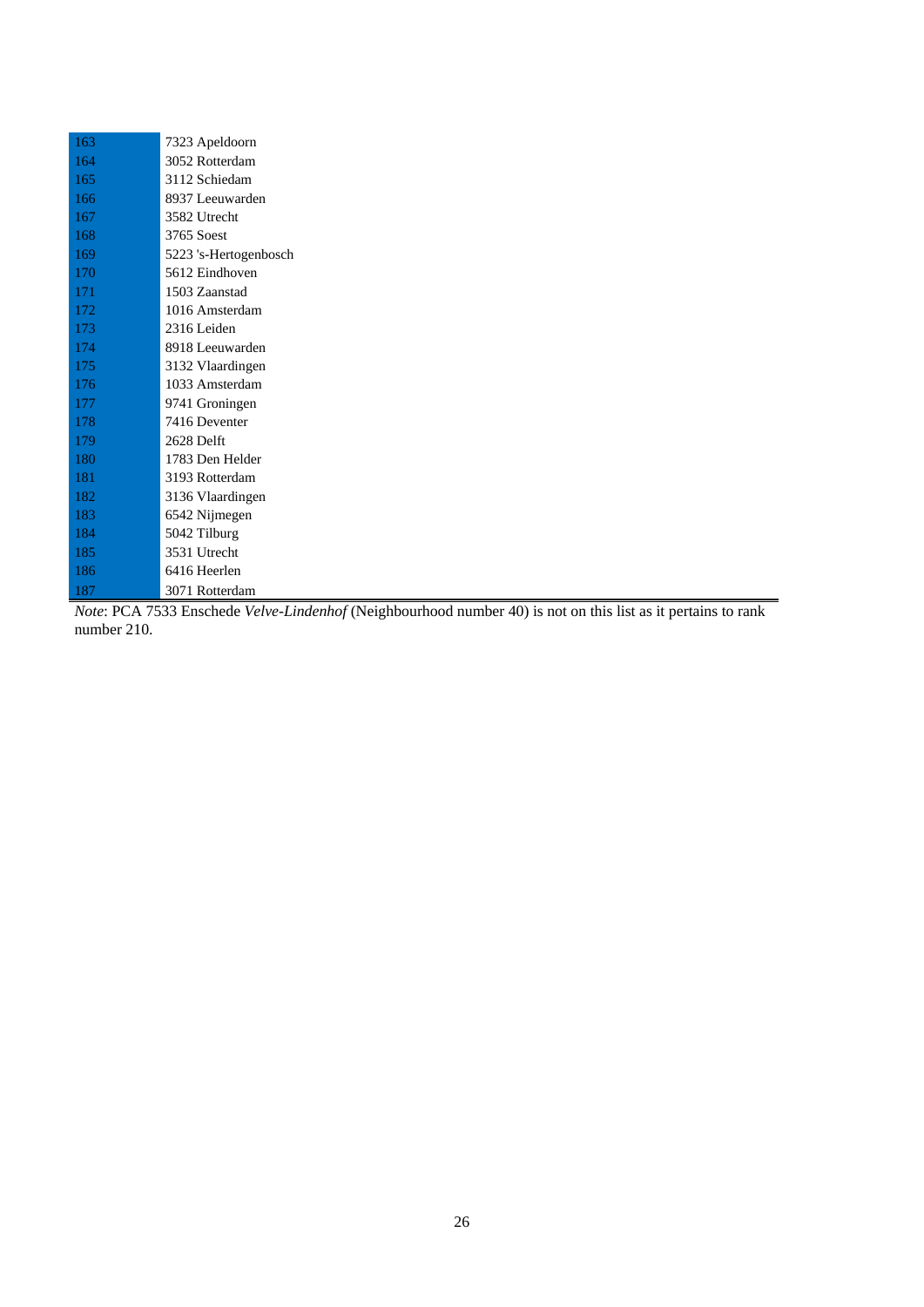|                                    | Pre Treatment (2006)     |                              | Post Treatment (2012)    |                          |
|------------------------------------|--------------------------|------------------------------|--------------------------|--------------------------|
|                                    |                          |                              |                          |                          |
| Variable                           | Ineligible PCAs          | Eligible PCAs                | Ineligible PCAs          | Eligible PCAs            |
| Quality of life score              | 3.84                     | 3.04                         | 4.28                     | 3.66                     |
| Social cohesion                    | $-8.82$                  | $-13.18$                     | $-5.88$                  | $-11.14$                 |
| Quality of public space            | 0.87                     | $-3.05$                      | 9.49                     | 7.57                     |
| Safety                             | $-34.51$                 | $-43.35$                     | $-28.35$                 | $-39.5$                  |
| Quality of public services         | 16.20                    | 21.87                        | 15.13                    | 20.23                    |
| Quality of housing stock           | $-36.76$                 | $-40.62$                     | $-32.73$                 | $-35.33$                 |
| Quality of population composition  | $-31.14$                 | $-42.64$                     | $-19.91$                 | $-35.51$                 |
| Percentage immigrants              | 38.49                    | 55.39                        | $\overline{\phantom{0}}$ | $\overline{\phantom{0}}$ |
| Percentage Western immigrants      | 11.10                    | 10.14                        |                          | $\overline{\phantom{a}}$ |
| Percentage non-Western immigrants  | 27.39                    | 45.25                        |                          |                          |
| Percentage voted for Labour Party* | $\overline{\phantom{a}}$ | $\qquad \qquad \blacksquare$ | 33.42                    | 39.46                    |
| $N$ (=number of PCAs)              | 94                       | 93                           | 94                       | 93                       |

#### **Table 3:** Descriptive statistics of estimation sample

*Note*: \*Observational unit is the ballot box,  $n = 482$  (ballot boxes) in the 94 PCAs left to the cut-off, and  $n = 457$  in the 93 PCAs right to the cut-off. In our analysis, we also use the outcome year 2010 for this variable. The figures are then as follows: left to the cut-off, 27.91 percent ( $n = 482$ ), right to the cut-off 35.05 percent ( $n = 471$ ).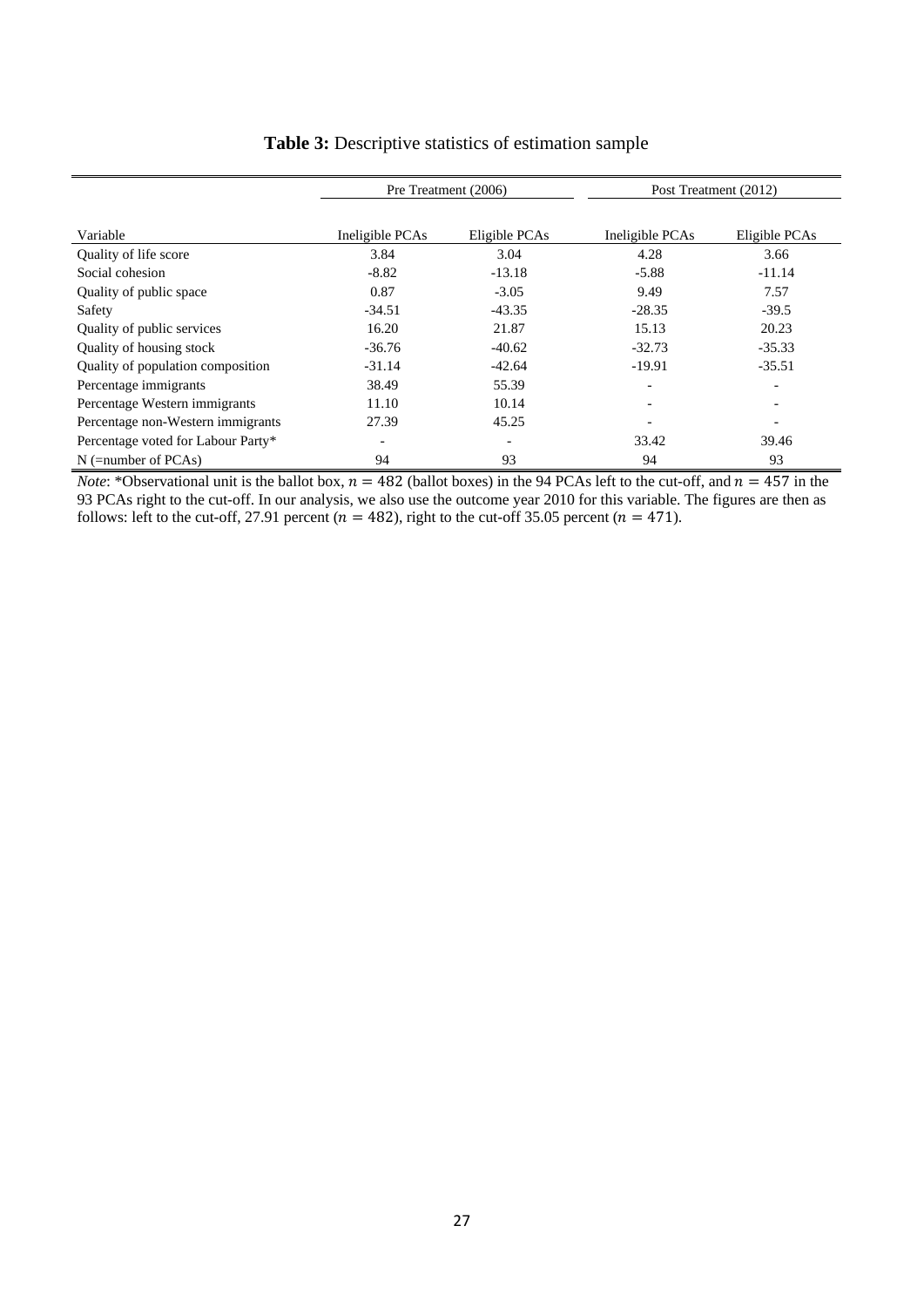|                                                       | Dependent variable: |           |             |                   |             |             |                               |          |             |                             |                        |             |            |            |
|-------------------------------------------------------|---------------------|-----------|-------------|-------------------|-------------|-------------|-------------------------------|----------|-------------|-----------------------------|------------------------|-------------|------------|------------|
|                                                       | Social cohesion     |           | space       | Quality of public | Safety      |             | Quality of<br>public services |          |             | Quality of<br>housing stock | population composition | Quality of  | life       | Quality of |
|                                                       | $[-50, 50]$         |           | $[-50, 50]$ |                   | $[-50, 50]$ |             | $[-50, 50]$                   |          |             | $[-50, 50]$                 | $[-50, 50]$            |             | [1,7]      |            |
| Independent variables:                                | (1)                 | (2)       | (3)         | (4)               | (5)         | (6)         | (7)                           | (8)      | (9)         | (10)                        | (11)                   | (12)        | (13)       | (14)       |
| Dummy=1 if index $>=0$                                | $-0.931$            | $-1.683$  | 0.150       | $-3.130$          | $-1.722$    | $-1.789$    | 7.385                         | 11.15    | 1.942       | 0.606                       | $-3.715$               | $-5.788$    | $-0.0743$  | $-0.380$   |
|                                                       | (3.505)             | (5.394)   | (6.014)     | (10.22)           | (2.762)     | (5.458)     | (6.084)                       | (9.751)  | (2.478)     | (3.938)                     | (3.410)                | (5.315)     | (0.174)    | (0.259)    |
| Quality index ( <i>i.e.</i> forcing variable)         | $-0.681$            | 10.11     | $-2.199$    | $-3.423$          | $-5.604**$  | $-2.892$    | $-1.454$                      | $-13.48$ | $-3.749*$   | $-2.311$                    | $-4.723*$              | 0.586       | $-0.239**$ | 0.301      |
|                                                       | (2.390)             | (9.580)   | (3.965)     | (19.98)           | (2.241)     | (12.01)     | (3.943)                       | (17.42)  | (2.010)     | (8.059)                     | (2.609)                | (11.16)     | (0.102)    | (0.476)    |
| Quality index $*$ Dummy=1 if index $>=0$              | $-0.971$            | $-17.14*$ | 1.208       | 7.932             | 5.089**     | 0.850       | 1.398                         | 15.16    | 2.764       | 2.406                       | 3.180                  | $-2.298$    | $-0.0436$  | $-0.463$   |
|                                                       | (2.634)             | (10.14)   | (4.261)     | (20.58)           | (2.321)     | (12.16)     | (4.301)                       | (18.19)  | (2.074)     | (8.373)                     | (2.719)                | (11.48)     | (0.123)    | (0.507)    |
| Quality index <sup>^2</sup>                           |                     | 494.0     |             | $-56.03$          |             | 124.1       |                               | $-550.5$ |             | 65.84                       |                        | 243.0       |            | 24.69      |
|                                                       |                     | (456.5)   |             | (924.1)           |             | (545.7)     |                               | (770.9)  |             | (384.5)                     |                        | (527.8)     |            | (22.34)    |
| Quality index $\frac{1}{2}$ * Dummy=1 if index $>=$ 0 |                     | $-373.3$  |             | $-67.42$          |             | $-89.82$    |                               | 511.5    |             | $-90.08$                    |                        | $-239.2$    |            | $-27.39$   |
|                                                       |                     | (461.6)   |             | (929.8)           |             | (546.9)     |                               | (778.8)  |             | (387.1)                     |                        | (530.2)     |            | (22.60)    |
| Constant                                              | $-9.588***$         | $-5.135$  | $-1.599$    | $-2.104$          | $-40.79***$ | $-39.68***$ | 14.57***                      | 9.610    | $-40.97***$ | $-40.38***$                 | $-36.43***$            | $-34.24***$ | 3.573***   | 3.795***   |
|                                                       | (2.701)             | (4.346)   | (4.923)     | (9.102)           | (2.501)     | (5.125)     | (5.110)                       | (8.595)  | (1.928)     | (3.359)                     | (2.812)                | (4.585)     | (0.125)    | (0.195)    |
| Observations                                          | 187                 | 187       | 187         | 187               | 187         | 187         | 187                           | 187      | 187         | 187                         | 187                    | 187         | 187        | 187        |

**Table 4:** Balancing tests: The effect of the assignment to treatment on various outcomes before the start of the programme using a discontinuity sample of 187 PCAs (reduced form estimates)

*Note*: Each column is an OLS-regression. Standard errors corrected for heteroskedasticity. \*\*\* p<0.01, \*\* p<0.05, \* p<0.1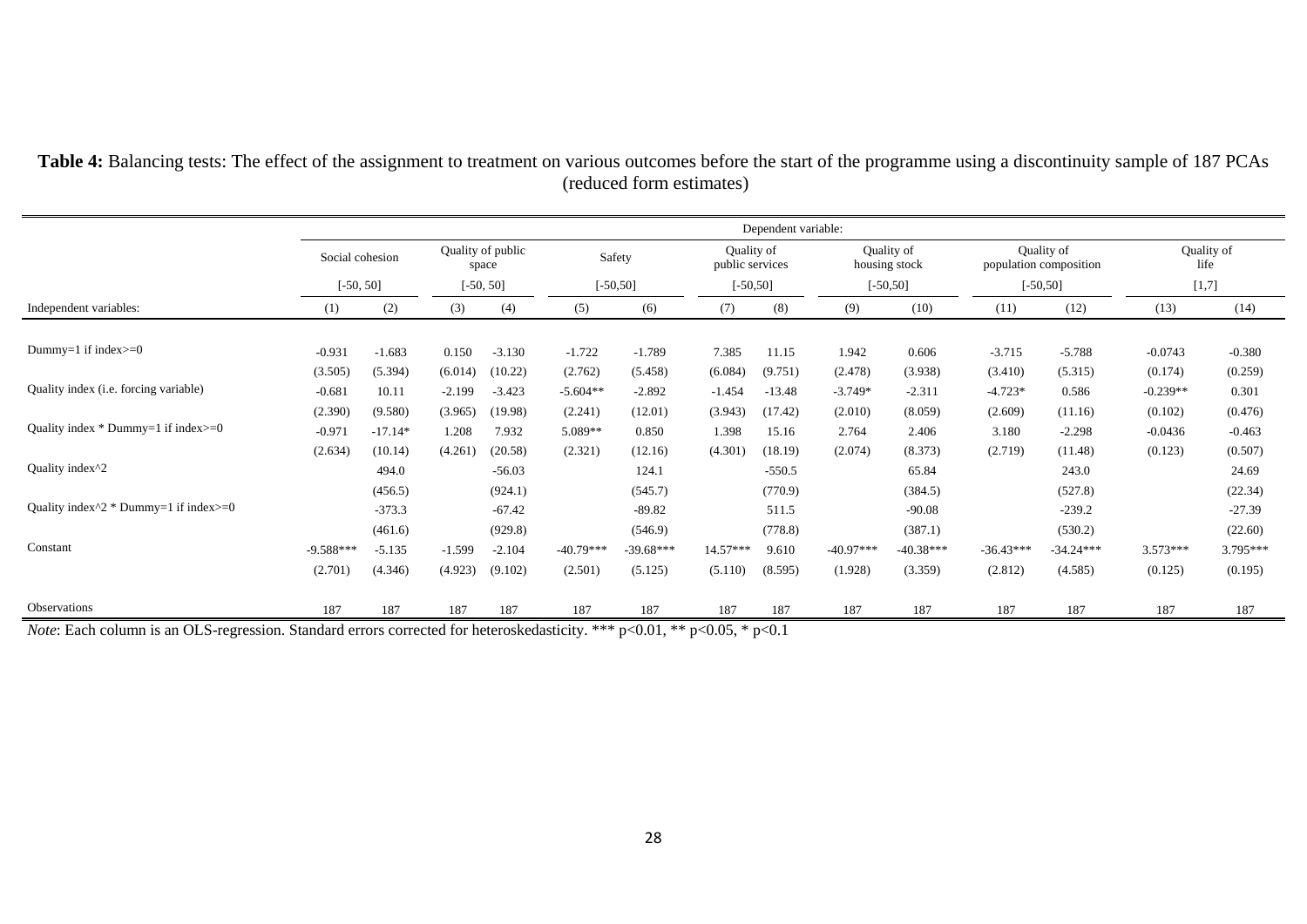|                                                       | Dependent variable: |                                |                       |                                  |                                      |                                  |  |  |
|-------------------------------------------------------|---------------------|--------------------------------|-----------------------|----------------------------------|--------------------------------------|----------------------------------|--|--|
|                                                       |                     | Percentage<br>immigrants       |                       | Percentage<br>Western immigrants | Percentage<br>non-Western immigrants |                                  |  |  |
| Independent variables:                                | (1)                 | (2)                            | (3)                   | (4)                              | (5)                                  | (6)                              |  |  |
| Dummy=1 if index $>=0$                                | $10.43**$           | $21.65***$                     | $-1.110$              | 0.378                            | $11.52**$                            | $21.27**$                        |  |  |
| Quality index ( <i>i.e.</i> forcing variable)         | (4.829)<br>0.447    | (7.891)<br>$-24.61$            | (1.096)<br>0.594      | (1.334)<br>$-5.067*$             | (5.095)<br>$-0.141$                  | (8.353)<br>$-19.56$              |  |  |
| Quality index $*$ Dummy=1 if index $>=0$              | (3.439)<br>3.361    | (15.01)<br>$27.07*$            | (0.746)<br>$-0.913$   | (2.880)<br>5.973**               | (3.504)<br>4.274                     | (15.59)<br>21.11                 |  |  |
| Quality index <sup>1</sup> 2                          | (3.737)             | (15.63)<br>$-1,146*$           | (0.804)               | (2.993)<br>$-258.9*$             | (3.890)                              | (16.36)<br>$-888.4$              |  |  |
| Quality index $\frac{2}{2}$ Dummy=1 if index $\ge$ =0 |                     | (681.6)<br>$1,176*$            |                       | (142.3)<br>231.7                 |                                      | (702.5)<br>945.9                 |  |  |
| Constant                                              | 38.98***<br>(3.874) | (686.9)<br>28.68***<br>(6.687) | $11.76***$<br>(0.929) | (143.1)<br>9.428***<br>(1.107)   | $27.23***$<br>(3.903)                | (709.0)<br>$19.25***$<br>(6.867) |  |  |
| <b>Observations</b>                                   | 187                 | 187                            | 187                   | 187                              | 187                                  | 187                              |  |  |

#### **Table 5:** Balancing tests: The effect of the assignment to treatment on various outcomes before the start of the programme using a discontinuity sample of 187 PCAs (reduced form estimates)

*Note*: Each column is an OLS-regression. Standard errors corrected for heteroskedasticity. \*\*\* p<0.01, \*\* p<0.05, \* p<0.1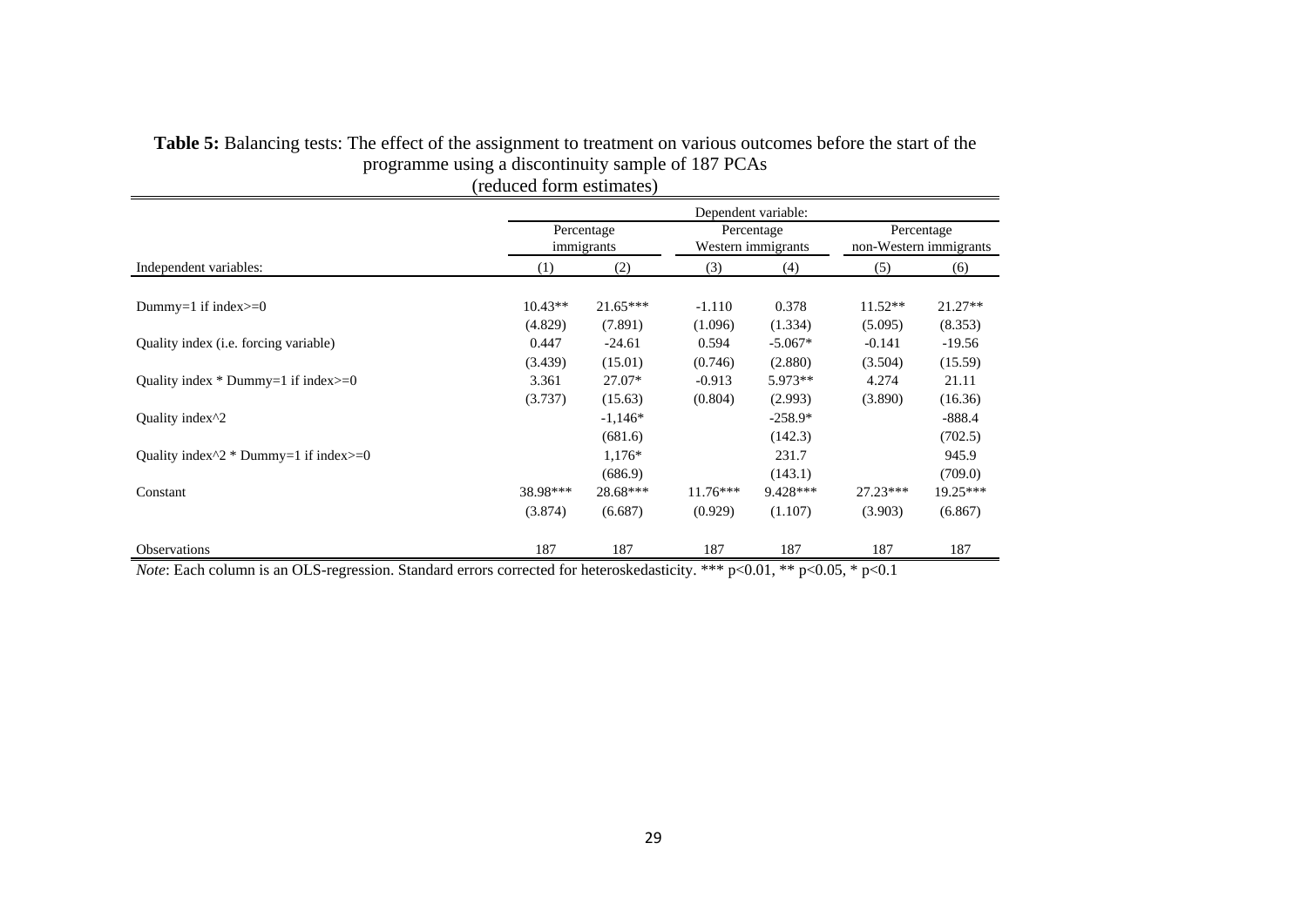| Variable:                            | Ineligible but did<br>receive funds | Eligible but did not<br>receive funds | Difference | p-value |
|--------------------------------------|-------------------------------------|---------------------------------------|------------|---------|
| Quality index (forcing variable)     | $-1.38$                             | 0.97                                  | $-2.35$    | 0.009   |
| Quality of composition of population | $-42.5$                             | $-21.2$                               | $-21.3$    | 0.013   |
| Percentage immigrants                | 54.3                                | 41.8                                  | 12.4       | 0.290   |
| Percentage Western immigrants        | 9.3                                 | 15.3                                  | $-5.9$     | 0.014   |
| Percentage non-Western immigrants    | 44.9                                | 26.6                                  | 18.3       | 0.174   |
| Number of PCAs                       | 2                                   | 12                                    |            |         |

**Table 6:** Descriptive statistics for PCAs that did not comply with the assignment rule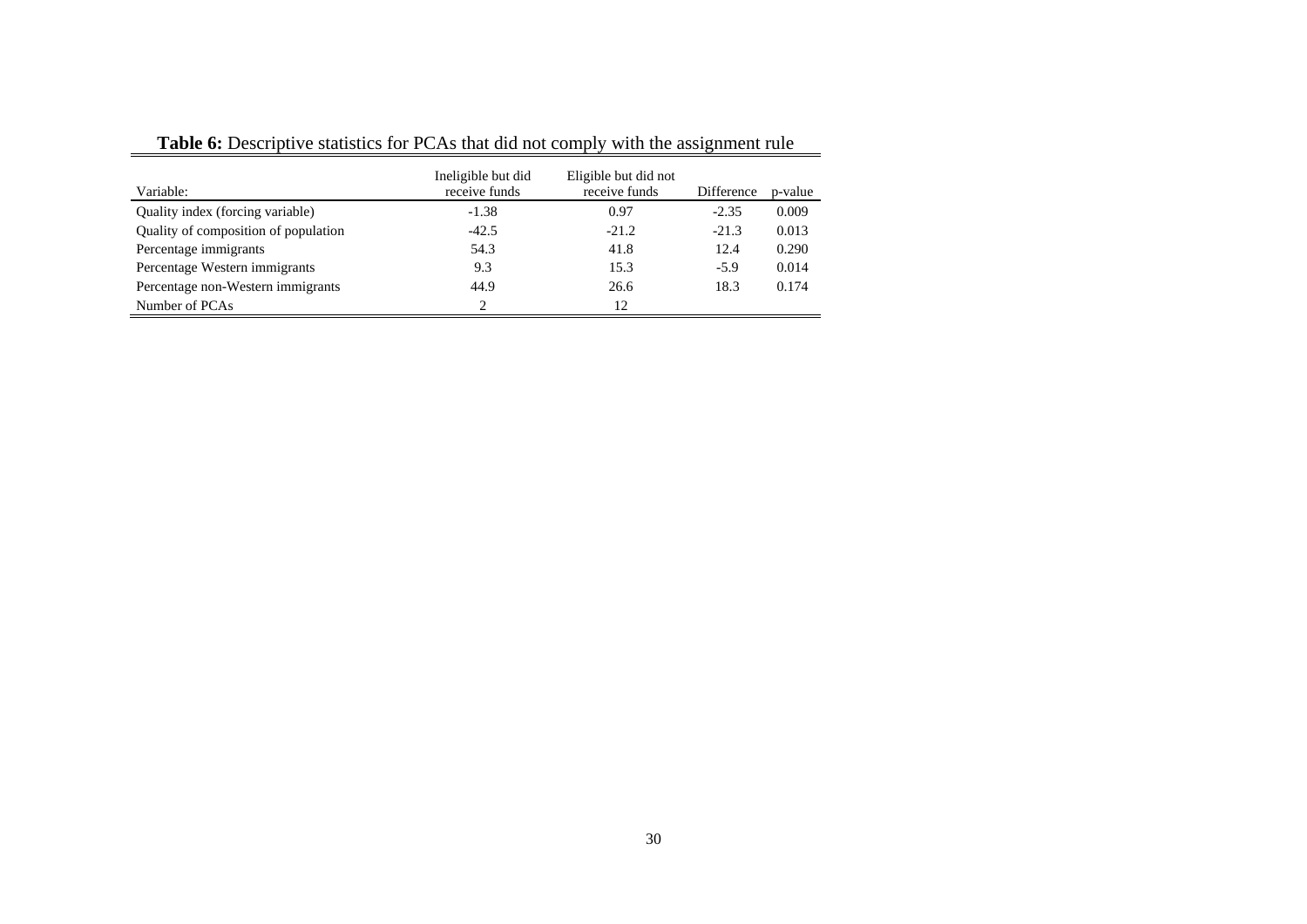|                                                   | Dependent variable: Percentage non-Western immigrants |                      |                  |                                                                                                       |                        |                                     |                             |                                                                                                     |                  |                                                                                                       |                  |                                                               |  |
|---------------------------------------------------|-------------------------------------------------------|----------------------|------------------|-------------------------------------------------------------------------------------------------------|------------------------|-------------------------------------|-----------------------------|-----------------------------------------------------------------------------------------------------|------------------|-------------------------------------------------------------------------------------------------------|------------------|---------------------------------------------------------------|--|
|                                                   |                                                       |                      |                  | Selecting 40 neighbourhoods                                                                           |                        |                                     | Selecting 30 neighbourhoods |                                                                                                     |                  |                                                                                                       |                  |                                                               |  |
|                                                   |                                                       | Official cut-off     |                  | Cut-off when the first<br>40 neighbourhoods<br>would have been<br>selected (without<br>skipping PCAs) | Cut-off when the first | 40 PCAs would have<br>been selected |                             | 'Official' cut-off when<br>30 neighbourhoods<br>would have been<br>selected (with<br>skipping PCAs) |                  | Cut-off when the first<br>30 neighbourhoods<br>would have been<br>selected (without<br>skipping PCAs) |                  | Cut-off when the first<br>30 PCAs would have<br>been selected |  |
| Independent variables:                            | (1)                                                   | (2)                  | (3)              | (4)                                                                                                   | (5)                    | (6)                                 | (7)                         | (8)                                                                                                 | (9)              | (10)                                                                                                  | (11)             | (12)                                                          |  |
| Dummy=1 if index $>=0$                            | 11.52**<br>(5.095)                                    | $21.27**$<br>(8.353) | 1.838<br>(5.956) | $-6.462$<br>(9.985)                                                                                   | 2.371<br>(5.446)       | 3.285<br>(7.940)                    | $-1.997$<br>(5.121)         | $-8.087$<br>(6.763)                                                                                 | 3.596<br>(5.133) | 3.743<br>(6.664)                                                                                      | 2.761<br>(6.359) | 7.190<br>(7.825)                                              |  |
| Quality index ( <i>i.e.</i> forcing variable)     | $-0.141$                                              | $-19.56$             | 5.616            | 25.74*                                                                                                | $5.615***$             | 8.098                               | $6.528***$                  | $17.32**$                                                                                           | 5.265***         | 8.227                                                                                                 | 5.699***         | 7.534                                                         |  |
|                                                   | (3.504)                                               | (15.59)              | (3.481)          | (14.44)                                                                                               | (1.670)                | (6.926)                             | (2.240)                     | (7.029)                                                                                             | (1.912)          | (6.124)                                                                                               | (1.404)          | (5.396)                                                       |  |
| Quality index $*$ Dummy=1 if index $>=0$          | 4.274                                                 | 21.11                | $-0.845$         | $-22.78$                                                                                              | $-1.522$               | $-9.044$                            | $-1.026$                    | $-10.93$                                                                                            | $-1.144$         | $-7.431$                                                                                              | $-2.258$         | $-15.56$                                                      |  |
|                                                   | (3.890)                                               | (16.36)              | (3.921)          | (15.51)                                                                                               | (3.206)                | (12.08)                             | (3.053)                     | (9.676)                                                                                             | (3.022)          | (9.592)                                                                                               | (3.693)          | (12.20)                                                       |  |
| Ouality index <sup>1</sup> 2                      |                                                       | $-888.4$             |                  | 786.9                                                                                                 |                        | 67.06                               |                             | 357.4                                                                                               |                  | 96.77                                                                                                 |                  | 44.20                                                         |  |
|                                                   |                                                       | (702.5)              |                  | (507.9)                                                                                               |                        | (183.0)                             |                             | (227.2)                                                                                             |                  | (199.4)                                                                                               |                  | (130.6)                                                       |  |
| Quality index $\wedge 2$ * Dummy=1 if index $>=0$ |                                                       | 945.9                |                  | $-743.6$                                                                                              |                        | 77.81                               |                             | $-381.7$                                                                                            |                  | $-5.337$                                                                                              |                  | 302.6                                                         |  |
|                                                   |                                                       | (709.0)              |                  | (521.9)                                                                                               |                        | (319.3)                             |                             | (279.8)                                                                                             |                  | (265.8)                                                                                               |                  | (339.0)                                                       |  |
| Constant                                          | $27.23***$                                            | 19.25***             | 36.97***         | 46.37***                                                                                              | 43.49***               | 45.09***                            | $41.76***$                  | 47.44***                                                                                            | 39.99***         | 41.45***                                                                                              | $46.03***$       | 47.37***                                                      |  |
|                                                   | (3.903)                                               | (6.867)              | (5.123)          | (8.967)                                                                                               | (3.529)                | (5.643)                             | (3.886)                     | (5.143)                                                                                             | (3.423)          | (4.291)                                                                                               | (3.310)          | (4.824)                                                       |  |
| Observations                                      | 187                                                   | 187                  | 187              | 187                                                                                                   | 187                    | 187                                 | 187                         | 187                                                                                                 | 187              | 187                                                                                                   | 187              | 187                                                           |  |
|                                                   |                                                       |                      |                  |                                                                                                       |                        |                                     |                             |                                                                                                     |                  |                                                                                                       |                  |                                                               |  |

### **Table 7:** Balancing tests for percentage non-Western immigrants using different cut-offs

*Note*: Each column is an OLS-regression. Standard errors corrected for heteroskedasticity. \*\*\* p<0.01, \*\* p<0.05, \* p<0.1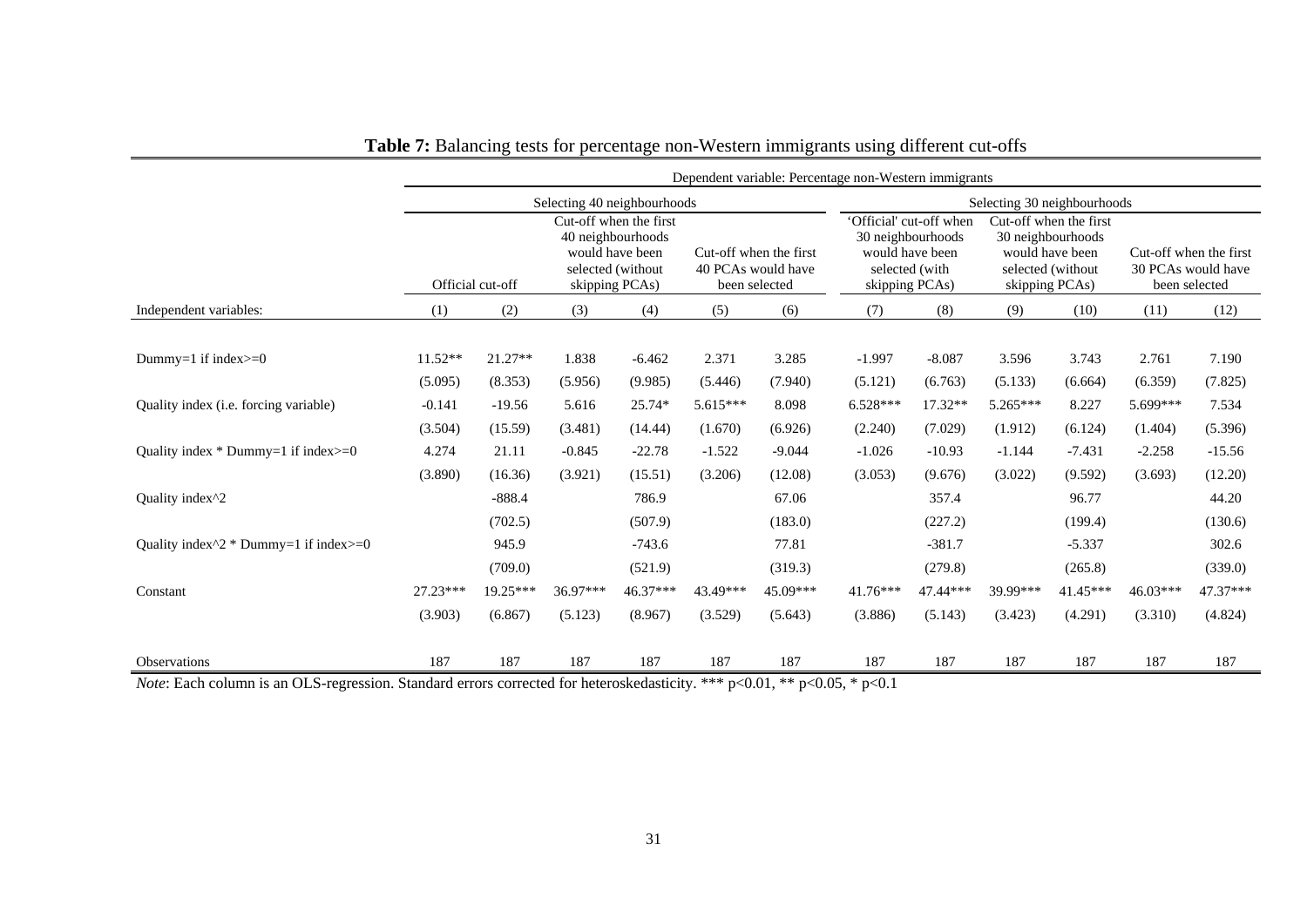|                                                     | Dependent variable: |                       |            |                      |                      |                     |  |
|-----------------------------------------------------|---------------------|-----------------------|------------|----------------------|----------------------|---------------------|--|
|                                                     |                     | Quality of life score |            | Percentage voted for | Percentage voted for |                     |  |
|                                                     |                     | (2012)                |            | Labour Party (2010)  |                      | Labour Party (2012) |  |
| Independent variables:                              | (1)                 | (2)                   | (3)        | (4)                  | (5)                  | (6)                 |  |
|                                                     |                     |                       |            |                      |                      |                     |  |
| Dummy=1 if treated (i.e. received subsidy)          | $-0.619$            | 0.262                 | $9.159**$  | $-0.132$             | 5.382                | $-4.274$            |  |
|                                                     | (0.437)             | (0.389)               | (4.429)    | (3.767)              | (4.441)              | (4.140)             |  |
| Quality index ( <i>i.e.</i> forcing variable)       | 0.293               | $-0.290$              | $-7.707$   | $-1.820$             | $-1.104$             | 5.406               |  |
|                                                     | (0.582)             | (0.464)               | (6.113)    | (4.993)              | (6.353)              | (5.536)             |  |
| Quality index $*$ Dummy=1 if index $>=0$            | $-0.293$            | 0.200                 | 8.089      | 1.722                | 0.852                | $-6.161$            |  |
|                                                     | (0.562)             | (0.441)               | (6.512)    | (5.074)              | (6.643)              | (5.634)             |  |
| Quality index <sup>1</sup> 2                        | 20.21               | $-8.450$              | $-428.5$   | $-147.9$             | $-127.6$             | 169.6               |  |
|                                                     | (25.59)             | (20.31)               | (271.3)    | (214.8)              | (274.8)              | (233.4)             |  |
| Quality index $\frac{2}{2}$ Dummy=1 if index $>=$ 0 | $-22.76$            | 9.489                 | $457.2*$   | 158.6                | 165.3                | $-150.0$            |  |
|                                                     | (26.26)             | (21.18)               | (275.9)    | (216.4)              | (273.9)              | (231.9)             |  |
| Percentage non-Western immigrants 2006              |                     | $-0.0315***$          |            | $40.45***$           |                      | 40.32***            |  |
|                                                     |                     | (0.00292)             |            | (3.419)              |                      | (3.372)             |  |
| Constant                                            | 4.299***            | 4.886***              | $25.80***$ | 18.01***             | $34.06***$           | 26.68***            |  |
|                                                     | (0.278)             | (0.196)               | (2.702)    | (2.138)              | (3.023)              | (2.377)             |  |
| <b>Observations</b>                                 | 187                 | 187                   | 953        | 953                  | 939                  | 939                 |  |
| R-squared                                           | 0.307               | 0.616                 | 0.152      | 0.542                | 0.154                | 0.509               |  |

**Table 8:** IV estimates of the effect of the programme using specifications controlling for percentage non-Western immigrants or not

*Note*: Each column is an IV-regression. The dummy for being a treated neighbourhood is instrumented by the dummy that equals 1 if the neighbourhood index>=0. In columns (1) and (2) standard errors are corrected for heteroskedasticity. In columns (3)-(6) standard errors are clustered at the PCA-level, and % voted labour is weighted by number of votes cast at the ballot box. Quadratic polynomial fitted in forcing variable, based on Akaike Information Criterion in reduced form. \*\*\*  $p<0.01$ , \*\*  $p<0.05$ , \*  $p<0.1$